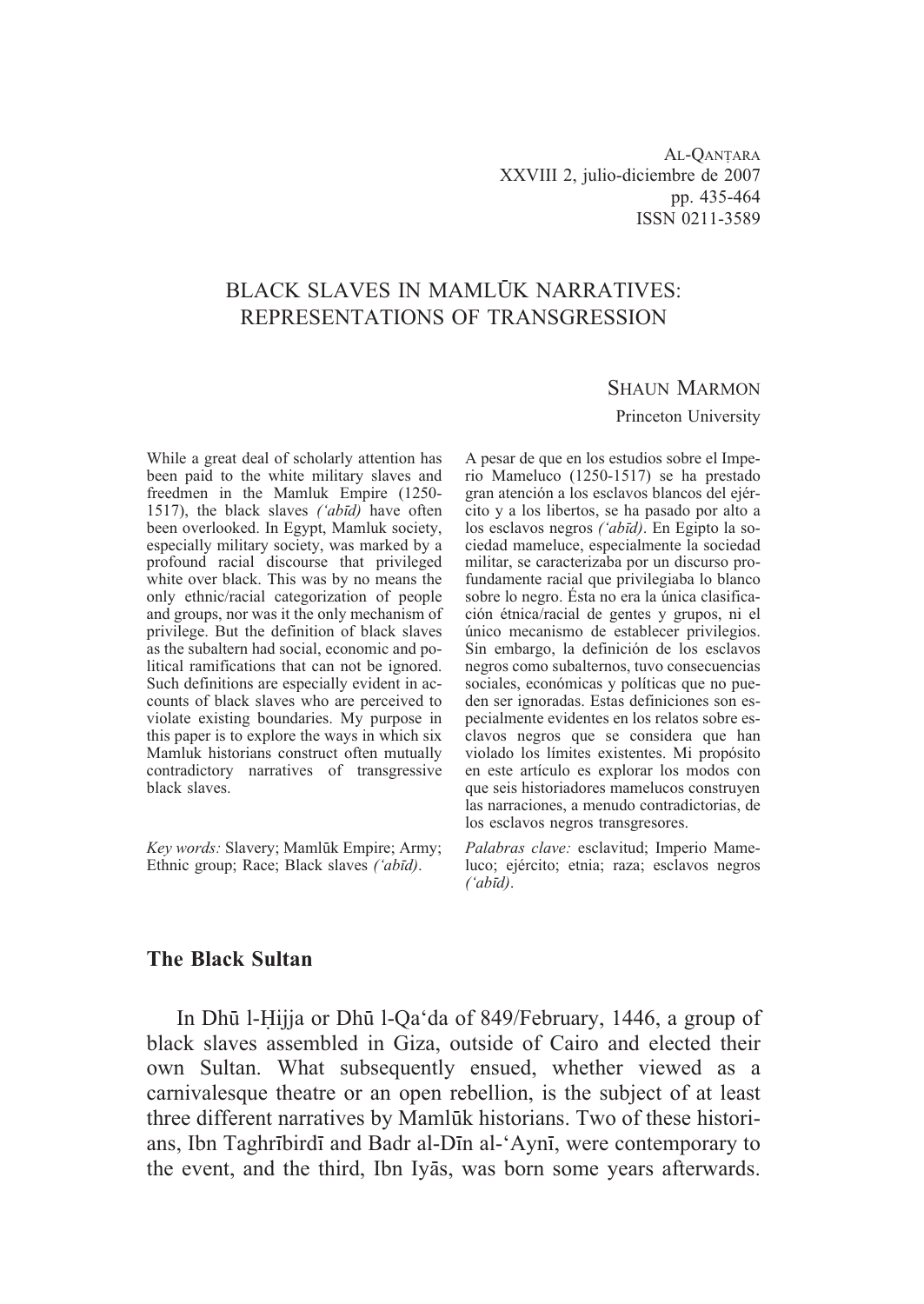The three narratives contain important differences in detail and, in the case of that of Ibn Iyas, a dramatically different plot and conclusion. It may be impossible to construct an exact account of what the black slaves actually did. It is worthwhile, however, to examine the ways in which three Mamlūk historians represented what they all perceived to be an event that was very much out of the ordinary *(ditha gharba)*. Such an examination may bring us closer to an understanding of the complex representation of the black slave in Mamlūk society and of the broader representation of subaltern groups in ninth/fifteenth century Cairo.

The renowned historian and legal scholar Badr al-Din al-'Ayni (762/1361-855/1451) was in his eighties when the incident of the black slaves took place.<sup>1</sup> His account is quoted at length in al-Sakhāwī's (830/1427-902/1497) *Kitāb al-tibr al-masbūk fī dhayl* al-sulūk. Al-Sakhāwī was nineteen when the slave court was convened but he does not present his own independent version of events, although he does comment on al-'Ayn's account.

A very strange event *(ditha gharba jiddan)* occurred in this year. A large group of black slaves *('abd)* <sup>2</sup> assembled in the plain of Giza during the days of spring pasturage  $\left($ *ayyam al-rab* $\bar{t}$ <sup>'</sup>)<sup>3</sup> and appointed a Sultan from among themselves. They set up a pavilion for him and furnished it with carpets. Inside it, they

<sup>1</sup> I would like to thank the following colleagues for their assistance and advice concerning various questions regarding this article: Humphrey Davies, Andras Hamori, Carl Petry, Everett Rowson and Jacqueline Stone. Needless to say, they are not responsible for any er-

<sup>2</sup> In the Mamluk period, in historical writing, *'abd*, is usually reserved for "black male" slave" and *mamlk* for "white male slave." *Mamlk* generally refers to a white, military slave but can also refer to a white, civilian slave. Both *'abd* and *mamlk* are also used for individuals who have been manumitted. When I refer to "slave Sultan", I am referring to the black slave Sultan. I have used *mamluk* to refer to individuals and Mamluk to refer to the dynasty and time period. A discussion of the constructions of race in the late Mamlūk period is beyond the scope of this study. Suffice it to say that, in Egypt and Syria, those constructions, for slaves in particular, were very much determined by categories of skin color. Generally speaking, these categories worked to privilege people defined as "white." This racial discourse had important social, economic and political ramifications. The only black men who could achieve positions of authority in Mamlūk Cairo were those of slave origin who had been castrated. Although there were individual exceptions in the civilian sector, there is no doubt that the black slaves, *'abīd*, were a subaltern group.

sector, there is no doubt that the black slaves, *'abīd*, were a subaltern group.<br><sup>3</sup> For the rendering of *al-rabī'* as "pasturage", see Zīyāda, M.M. (ed.), al-Maqrīzī, *Kitāb al-sulk li-ma'rifa duwal al-mulk,* Cairo, 1957, 373, vol.1, pt. 2, n.º 1, who cites Quatremère, E., *Mémoires géographiques et historiques sur l'Égypte, et sur quelques contrées voisines,* Paris, 1811, 16, vol. 1, pt. 1, n.º 16. See also Biberstein-Kazimirski, A. de,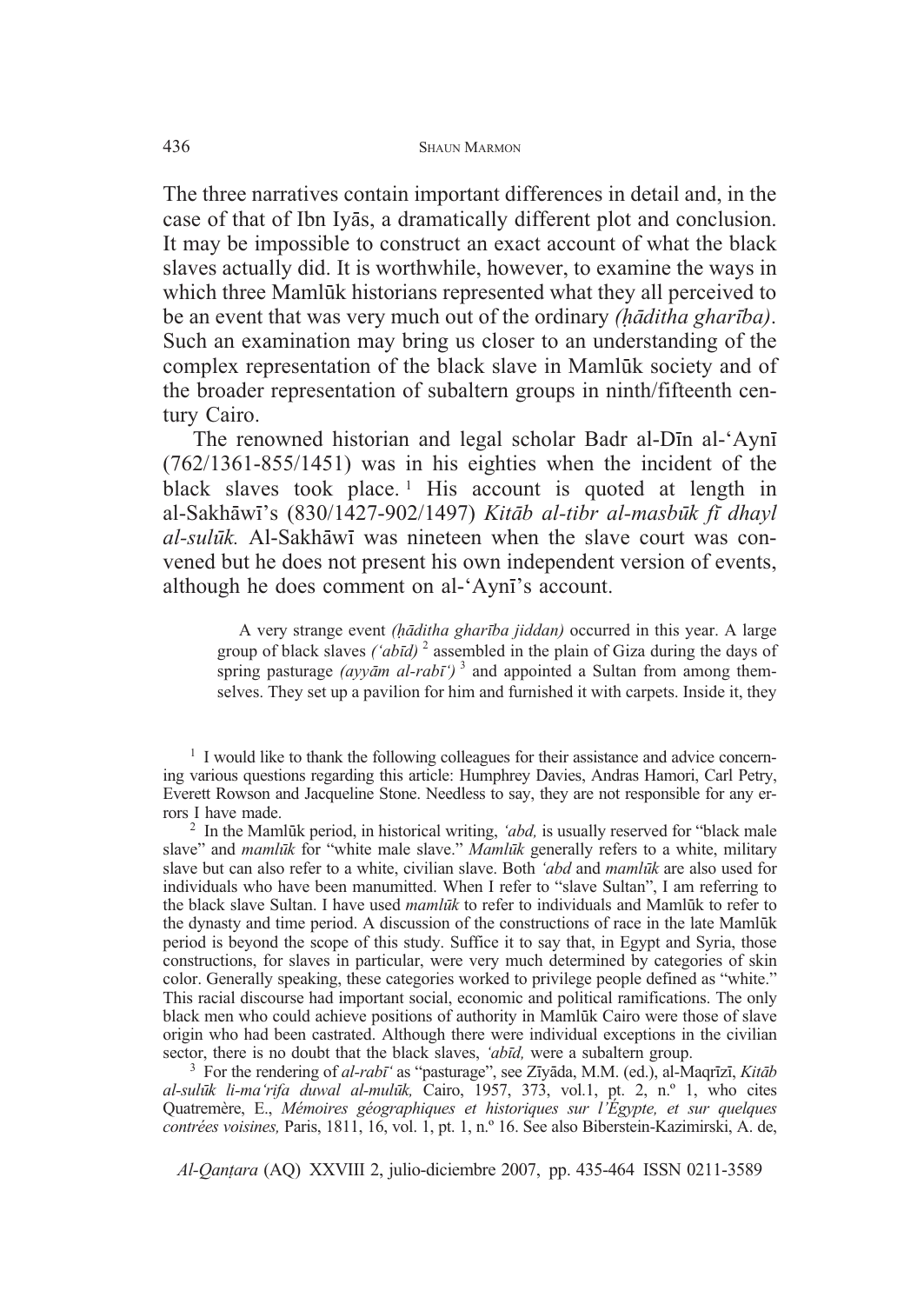put up a platform *(dikka)* and other things [related to] what is put in place for a king in all his doings. They cut in half at the waist a number of black slaves who opposed them. Their Sultan appointed one of them to [rule over] the domain of Syria and another to [rule over] the domain of Aleppo. It happened that a black slave belonging to one of the Sultan's *mamlks* ran away. His master went out looking for him and was guided to him. When he [the *mamlūk*] came to them [the slaves], permission was requested for him to enter the sitting place of the leaders *(q'idat al-ru'as')*, permission was granted to him and he entered. He saw such a dreadful and awe inspiring presence *(hayba muhawwila)* <sup>4</sup> that he was afraid. When he stood before that *'abd* [the slave Sultan], the [slave Sultan] said to him "What do you seek, oh *mamlūk*?" He responded, "I seek a black slave of mine here. He has entered your army *(dakhala fī 'askarikum)*." The [slave Sultan] said to someone who was standing there to serve him, "Bring this one his slave." So they brought in the black slave in chains. The [slave Sultan] said to the [*mamlk*], "Is this your black slave?" The [*mamlk*] responded, "Yes." Then, he [al-'Ayn] said that they cut him [the black slave] into two pieces. His master was overcome by fear and he asked permission to depart. Then the [slave Sultan] said to him "What is the price of your slave?" He [the *mamlk*] said, "I bought him for twenty five *dnrs.*" [The slave Sultan] then lifted up the corner of the cushion on which he was sitting and there was a pile of gold. He then measured out for him [the *mamluk*] the amount that he had specified and said to him, "Take this sum and buy yourself a black slave to replace him." When he had taken the money, [the *mamlūk*] requested from him [the slave Sultan] that he would send someone with him to bring him to a place where he would be safe *('ilā mawdi' ma'manihi)*. So he [the slave Sultan] sent someone with him [the *mamlk*] who brought him to the tents set up for the spring pasturage. Then he left him. This *mamlūk* then went up to the Sultan [Jaqmaq, r. 842/1438-852/1453] and told him what had happened. The Sultan said "Have they disturbed anyone from amongst the subjects?" The *mamlūk* said "No." So the Sultan said, "Leave them to kill one another. My opinion is that their deed is done on a whim and I consider their affair to be of little consequence *(fi'luhum dhalik 'alā wajh al-mizāj wa istahwana* amrahum)." I [al-Sakhāwī] say, that if it were not for the killing, then it would be a simple matter, despite my hesitation concerning the affair of the master of the black slave. But this is what al-'Aynī narrates. And he [al-'Aynī] says that it was something the likes of which has never happened and that a king like him [the black slave Sultan] has never been heard of. Then he [al-'Aynī] is silent.<sup>5</sup>

*Dictionnaire arabe-français: contenant toutes les racines de la langue arabe, leurs dérivés, tant dans l'idiome vulgaire que dans l'idiome littéraire ainsi que les dialectes d'Alger et de*

*Maroc,* Cairo, 1875, 188, "s'arrêter séjourner au printemps dans un pays riche en pâturages".<br><sup>4</sup> *Hayba* is a difficult term to translate. Al-Fīrūzābādī defines *hayba* as a quality that inspires *al-makhāfa wa l-taqīya*, "fear and respect", *al-Qāmūs al-Muḥīṭ*, Beirut,1970-, vol. 1, pt. 1, 146. In the context of Mamlūk historical texts, *hayba* is usually a quality as-<br>cribed to Sultans and to other high status figures. eribed to Sultans and to other high status figures.<br><sup>5</sup> Al-Sakhāwī, *Kitāb al-tibr al-masbūk fī dhayl 'alā l-sulūk*, Cairo, 1972, 126-127. In

a much more abbreviated account of the slave court in his *Wajz al-kalm f l-dhayl 'al* duwal al-islām, Beirut, 1995, 2, 601, al-Sakhāwī also cites al-'Aynī as his source.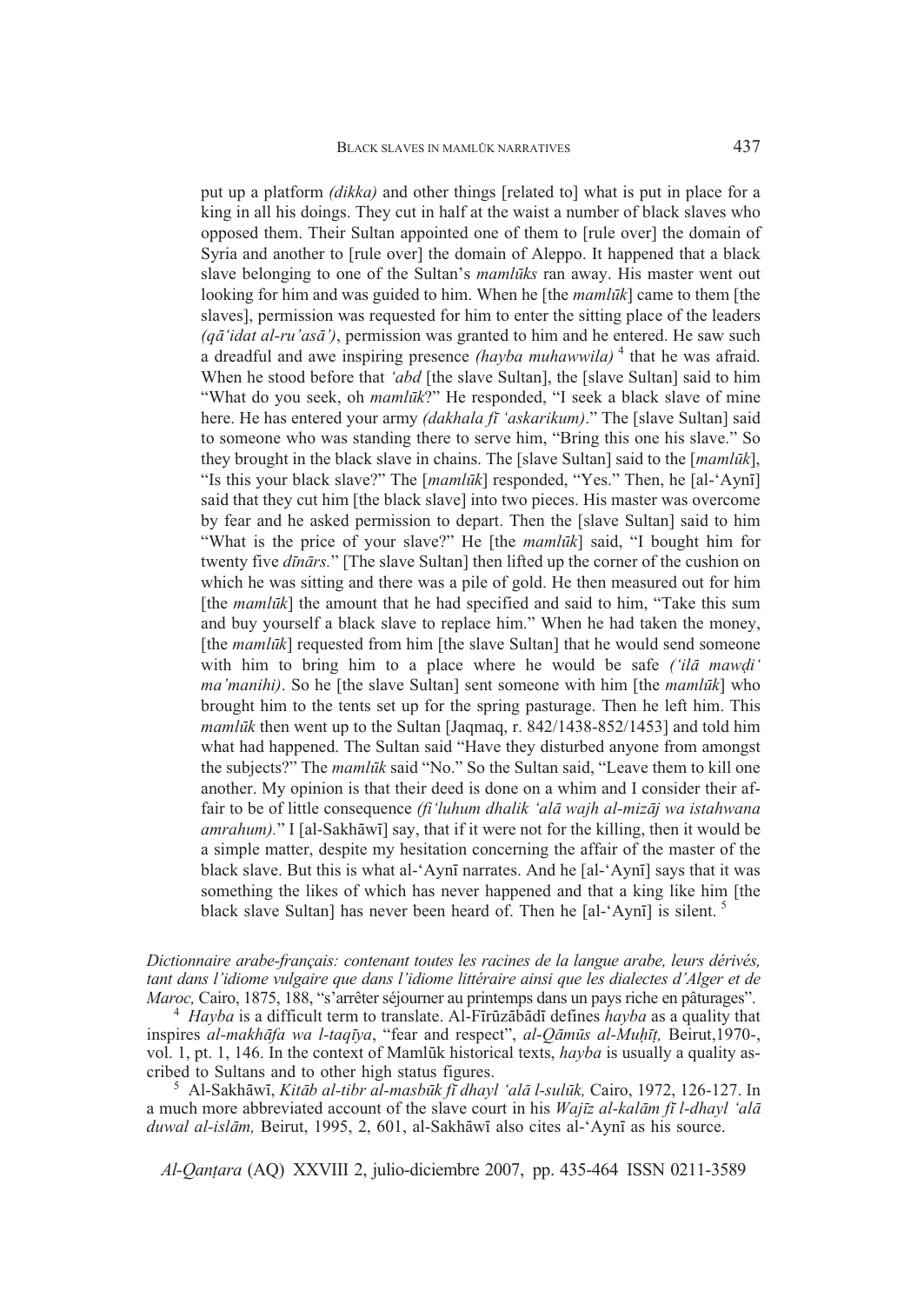The reason for al-Sakhāwī's hesitation regarding al-'Aynī's account is somewhat unclear. Did the episode concerning the *mamlk* and the fugitive slave, especially the story of the execution of the fugitive, seem implausible to al-Sakhāwī? Is this because he could not imagine such a reversal of roles and of legal hierarchy?

Ibn Taghrībirdī,  $(812/1409-874/1470)$  was thirty-seven when the slave "Sultanate" was enacted. In his *Hawādith al-duhūr fī madā al-ayym wa-l-shuhr,* he presents an account that is very close to and may be derived from that of al-'Ayni. There are, however, some noteworthy differences in detail.

And during this month *[Dhū l-Hijja] a strange event <i>(hāditha gharība)* occurred. The black slave grooms *(al-ghilmān al-'abīd)* <sup>6</sup> were in the spring pasturage (fi *l-rabi*<sup>\*</sup>) in the land of Giza and Munbaba. When they went there with the horses of their masters, they stayed there for a short time and then set up among themselves a black slave and made him Sultan. They appointed for him officials of the state and holders of offices and had him judge among them as he wished. They set up a throne *(takht)* for him that he could sit on. This aforementioned black slave began to do as he pleased. No one could oppose him until another man from among the black slaves went against him. Each one of them gathered their followers and they fought with one another. The one who had been made Sultan was victorious and he had a number from the opposing faction cut in half at the waist. The master of the black slave who was killed could say nothing. <sup>7</sup> It is said that he [the master] went there and spoke with the black slave who had been made Sultan. There are those who say that the black slave [Sultan] also wanted to cut in half the *mamlūk*, the master of the [executed] slave. And some say that he [the black slave Sultan] recompensed him [the *mamlk*] for the price of the black slave. This reached the Sultan [Jaqmaq] and they told him that he [the slave Sultan] had appointed a viceroy of Syria and a viceroy of Aleppo and that they [the black slaves] were continuing [to behave] in this manner. The Sultan remained silent. One of the great men of the regime *(akbir al-dawla)* said, "this is a foolish affair of little consequence *(amr fashraw)*. <sup>8</sup> When the spring

<sup>6</sup> For the definition of *ghulm* (pl. *ghilmn)* as groom, "the one who is concerned with the care of the horses", see al-Qalqashandi, *Kitāb șubh al-a'shā fī șinā'at al-inshā'*, Cairo, 1964, 5, 471. Al-Qalqashandī makes it clear that the term *ghulām* used to mean a young child or a slave but is now used for servants *(min arbb al-khidam)*. Cf. Ayalon, D., *Gunpowder and Firearms in the Mamluk Sultanate*, London, 1978, 66-67.<br><sup>7</sup> Ibn Taghrībirdī switches here from the narrative of the execution of a number of

black slaves to (apparently) the specific narrative of the *mamlk* and his runaway black

<sup>8</sup> The definition of "*fashrawi*" in the impressive glossary of Humphrey Davies' dissertation, *Seventeenth Century Egyptian Arabic : A Profile of the Colloquial Material in Ysuf al-Shirbn's Kitb Hazz al-quf f shar qa d Ab Shdf,* Berkeley, 1981, 432-433, is "facetious, fatuous, comically stupid, ridiculous." I would like to thank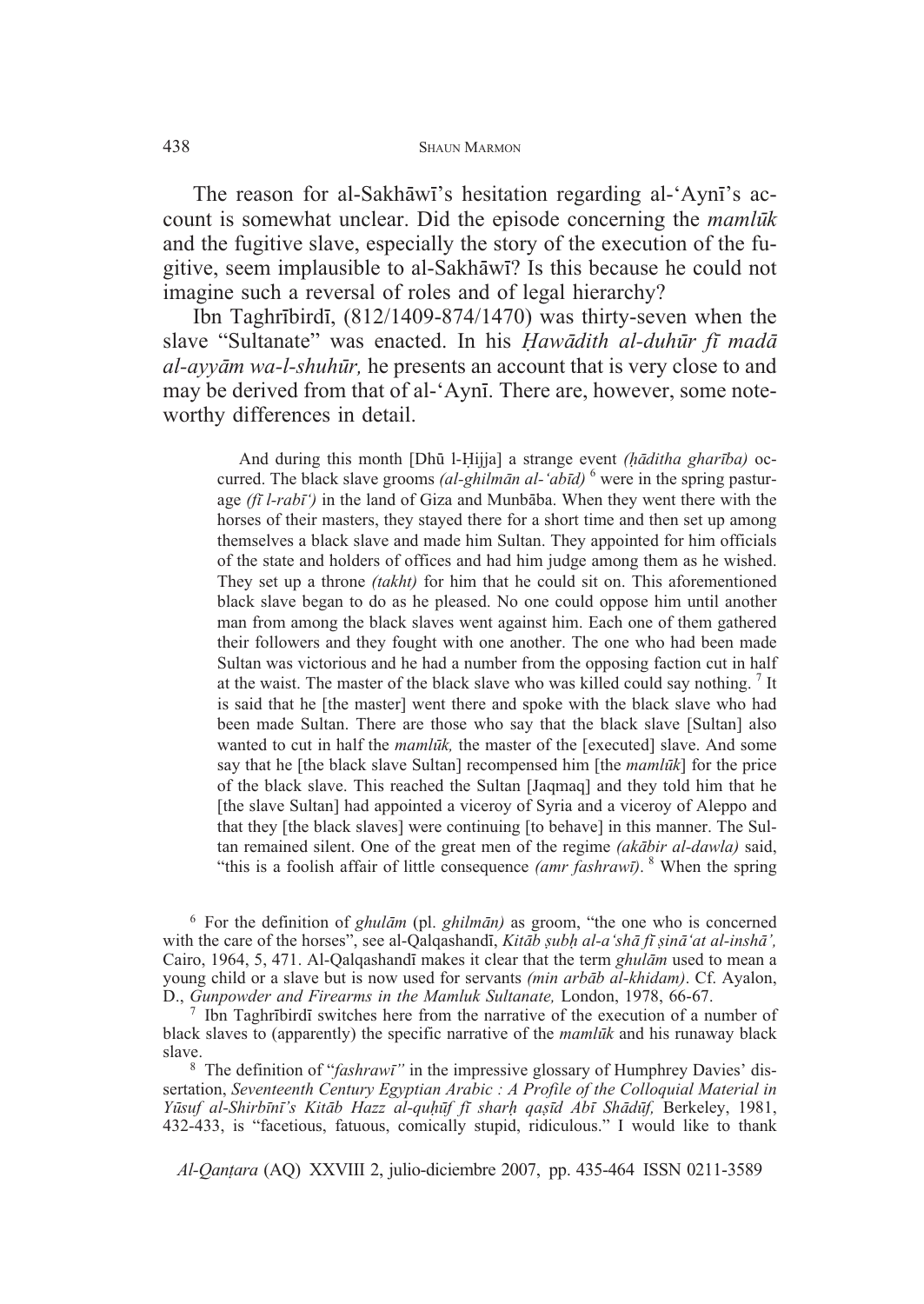pasturage has been depleted, they will disband and each one will go back to his appropriate station. For they do this on a whim *('alā ṭarīq al-mizāj)*" This is what happened and the affair ended. This was a thing that had not been heard of in past ages.<sup>9</sup>

The historian Ibn Iyās (852/1448-930/1524), unlike al-'Aynī and Ibn Taghrībirdī, was not alive when the black slaves gathered in Giza to set up their slave "Sultanate," an event that occurred some two years prior to Ibn Iyās's birth. This historian gives us a very different version of the narrative. He sets the event as having occurred in Dh l-Qa'da as opposed to Dhū l-Ḥijja. According to Ibn Iyās, the black slaves *(al-'abd al-sd)* deliberately went to Giza to set up their court.

In this [month], a strange event *(hāditha gharība)* occurred. A group of black slaves went to the land of Giza and took up residence there. They set up a tent there for themselves and hung a standard *(sanjaq)* over it. They appointed for themselves a Sultan, a *wazr,* and a *dawdr.* Their Sultan would sit on his platform *(dikka)* and judge among the black slaves. He would have brought before him any one from among the black slaves who was hostile to them [the Sultan's party] and he would have him cut in half at the waist in his presence. Then their Sultan appointed for them a grand *amr (amr kabr)* and a chief chamberlain *(jib al-ujjb)*. He [the slave Sultan] appointed a number of them to offices. This one was the governor of Syria, this one was governor of Aleppo, this one was governor of Tripoli. Thus, they divided up the kingdom of Egypt and Syria. Their affair became known among the people. When this reached the Sultan, he was greatly vexed. The black slaves began to commit highway robbery and to loot the farmland. They would take the *kharaj* and the *diyafa* of the people they waylaid. <sup>10</sup> So the Sultan appointed an expedition against them [the black slaves.]

Everett Rowson for referring me to Humphrey Davies. I would also like to thank Dr. Davies for sending me additional information on the term, *fashraw.* In a footnote to his edition of Ibn Taghrībirdī's, *Hawādith al-duhūr fī madā al-ayyām wa-l-shuhūr*, Cairo, 1990, 1, n.º 1, 89, Fam Muammad Shaltt cites al-Shartn's, *Aqrab al-mawrid f fu a al-'arabya wa-l-shawrid,* Tehran, 1995-6, 4, 165-166 for the definition of "fushār" as a colloquial word meaning *al-hadhyān*, "buffoonery." Shaltūt also goes on to say that it is possible that, in the context of this passage from the *Hawadith, fashrawi* means "the play *(tamthlya)* that is put on by the black slaves." Since I have found no evidence of the latter, I consider *tamthiliya* to be an unlikely meaning. It is clear from the citations provided by Dr. Davies, that al-Shartūnī is drawing on al-Fīrūzabādī, 2:110 (personal communication from Dr. Davies). Neither Shartūnī nor al-Fīrūzabādī give the word in the form *fashrawi*. However, Yūsuf al-Shirbīnī uses the word in this form more than once.

<sup>9</sup> *Hawādith*, 1, 87-88. Ibn Taghrībirdī does not mention the slave court under his entry for the year 849/1446 in his *al-Nujm al-zhira f mulk Mi r wa l-Qhira,* Cairo, 1929-1972, 16 vols. Given that the *Njm* is an abbreviated version of the *awdith* for the period of Ibn Taghrbird's own lifetime, this is not surprising.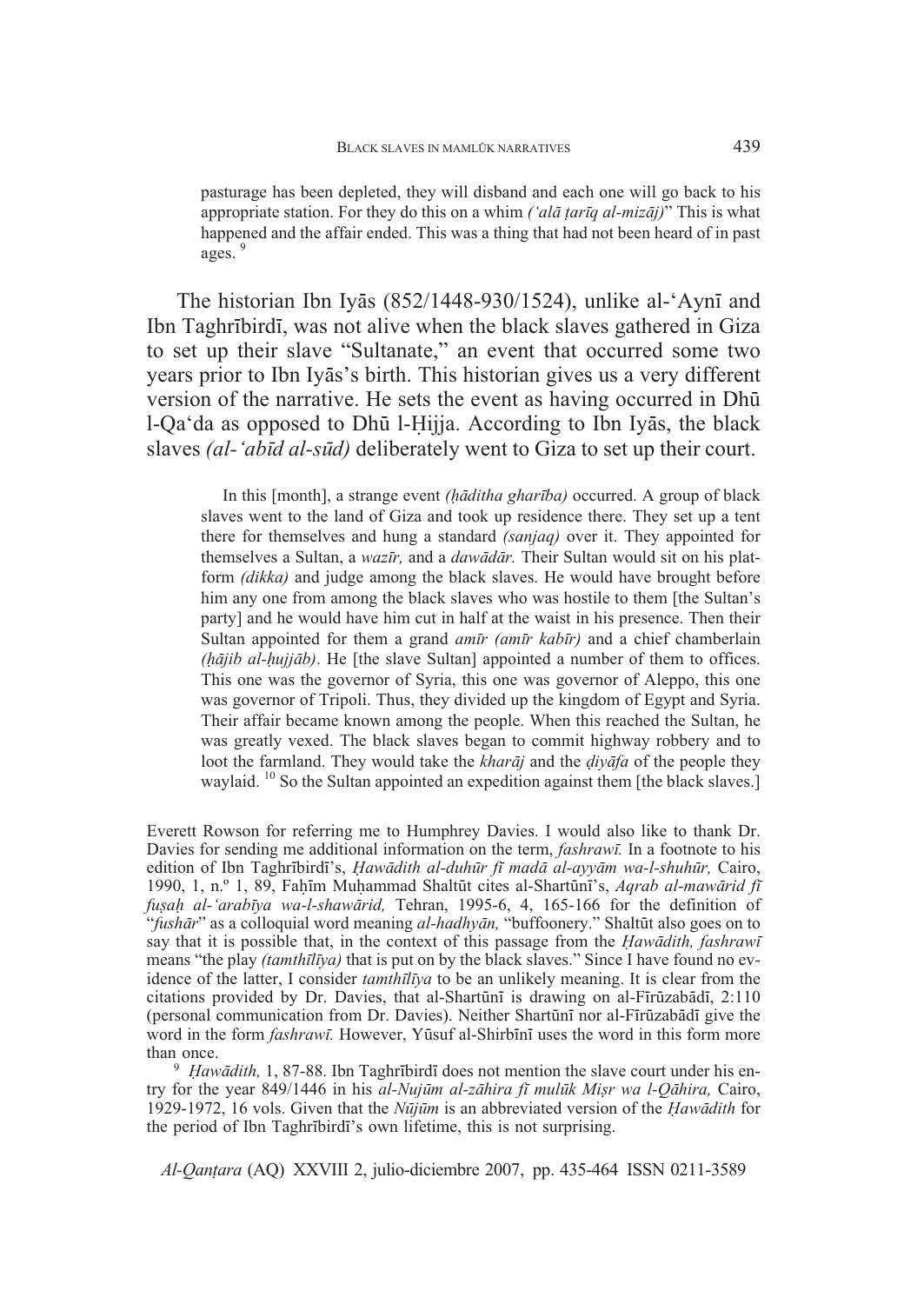#### 440 SHAUN MARMON

They [the *mamlks*] went to them [the black slaves] by boat. They [the *mamlks*] fought with them and defeated their Sultan and scattered them. They [the *mamlūks*] imprisoned a number of them and the rest fled. Then the Sultan proclaimed in Cairo that anyone who had an adult black slave should bring him up to Bāb al-Silsila and receive his price. So whoever went up [to Bāb al-Silsila] with a black slave received 4000 dirhāms. When a large number of them [the black slaves] had been gathered together the Sultan ordered them to be imprisoned and to be sent by ship to the port of Alexandria and from there to the lands of Ibn 'Uthmān. Thus the ruffian black slaves *(al-'abīd al- shanātira)* <sup>11</sup> were uprooted from Egypt.<sup>12</sup>

In all three accounts, the authors describe the story of the slave court as a "strange event" *(ditha gharba)*. The slave Sultan, like the legitimate Sultan, has the power to judge his subjects and to put them to death. These executions are, however, not only a subversion of real royal authority, they are transgressive in that they violate the law and the established social order. The executed slaves are, after all, property. In al-Ayni's account and in that of Ibn Taghribirdi (although to a lesser degree), the killing of the *mamlk*'s runaway slave is a dramatic illustration of the authority of the slave Sultan.

Like the majority of the successful Mamlūk Sultans, the slave Sultan is chosen by his peers. He has the authority to designate individuals to offices that mimic those of the Mamlūk court and to appoint fictive governors for the provinces of Syria. In all three narratives, the slave Sultan appropriates the symbols of royal authority. A pavilion is set up for him like the pavilions that are erected for the legitimate Sultan when he goes down from the Citadel. A military standard, *sanjaq,* flies over the pavilion. The slave Sultan sits on an elevated platform

<sup>&</sup>lt;sup>10</sup> These two terms both refer to revenues, the land tax *(kharāj)* and the village tax  $(i\nu \vec{a}fa)$ . The usual meaning of  $div \vec{a}fa$  in the Mamluk period is a feast for guests. According to Dozy, R., *Supplément aux dictionnaires arabes,* Leyden, 1881, vol. 2, 17a, *iyfa* can also mean a hospitality gift, a tip to laborers, refreshments offered to sailors when they reach port and a tax imposed on each village. For the latter definition, Dozy cites Quatremère, E., *Histoire des sultans mamlouks de l'Égypte,* Paris, 1845, vol. 1, pt.1, n.º 1, 76. <sup>11</sup> I have not found *shantira* in the available sources. Dozy, *Supplément,* 1:790; Ibn

Manzūr, Lisān al-'Arab, Beirut, 1955, 4, 431; al-Fīrūzabādī, al-Qāmūs, and Biberstein-Kazimirski, *Dictionnaire arabe-français*, 2:271a, give *shanātir*, without the *tā marbūta* as meaning "fingers", "the space between two fingers" and the title of the rulers of Ye-<br>men. I am translating *shanātira* here based on context.

men. I am translating *shanātira* here based on context.<br><sup>12</sup> Ibn Iyās, *Badā'i' al-zuhūr fī waqā'i' al-duhūr*, M. Muṣṭafā (ed.), *Bibliotheca Islamica,* Wiesbaden, 1972, vol. 2, pt. 5b, 2, 253.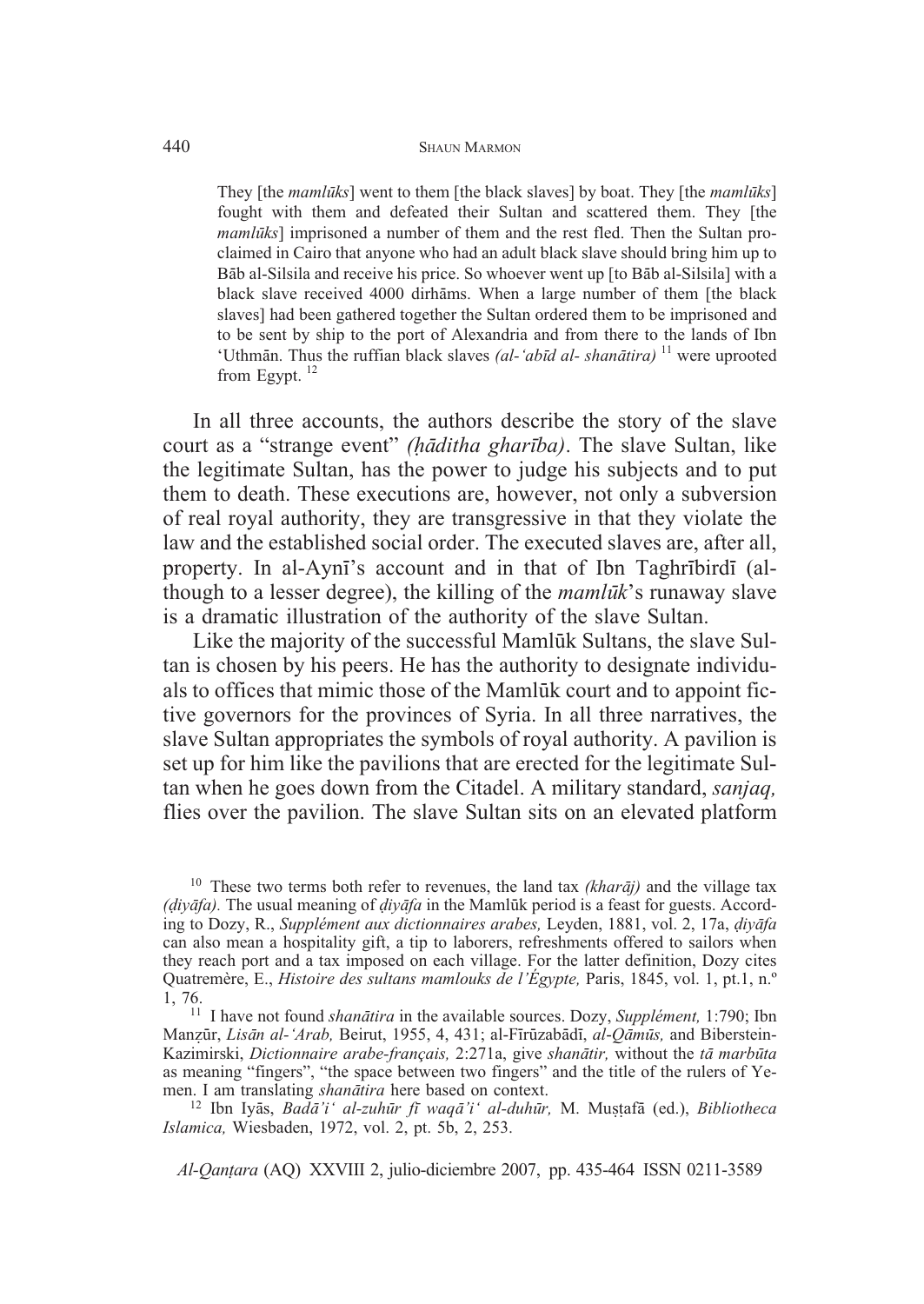*(dakka, mastaba)* or throne *(takht)*. In al-'Ayni's account, the pavilion is described in more detail. A carpet is spread inside the pavilion and the black slaves do for their Sultan "what is put in place for kings in all their comings and goings." So successful is the recreation of royal space that the *mamluk* in al-'Ayni's narrative is overcome with fear by the *hayba,* the awe inspiring presence of the slave Sultan.

One of the striking differences in Ibn Iyas's account, compared to those of his predecessors, is that he omits the story of the executed slave and the *mamluk*. This story is central to the account of al-'Ayni and reappears in the account of Ibn Taghribirdi, although the latter presents an alternative ending, the near execution of the *mamlk.* In these two earlier versions, the slave Sultan destroys the property of others when he has his fellow slaves killed, as he does in the narrative of Ibn Iyās. However, in the narratives of Ibn Tahgrībirdī and especially of al-'Ayni, the execution of the runaway slave in the presence of the *mamlk* serves as a dramatic illustration of the slave Sultan's appropriation of royal authority and his disdain for the laws of property. The real master of the executed slave, the royal *mamlk,* can do nothing to stop the execution.

In the normal order of things, the *mamluk*, a light-skinned "Turk" and one of the Mamluk Sultan's own military slaves or freedmen, would enjoy a much higher status than that of the black slave who is playing the role of Sultan. In the mock court of the black slaves, however, this hierarchy is turned upside down. In Ibn Taghrībirdī's account, the *mamlk's* slave appears to have been executed because he belonged to the group that rebelled against the slave Sultan. The text, however, is not completely clear. In al-'Ayni's account, we are never given a reason for the execution. The event seems to be a kind of theatre, a demonstration for the *mamlk* of the slave Sultan's arbitrary power as a ruler. The demonstration succeeds. The light skinned *mamlux* is placed in the position of a supplicant. He is overcome with fear (al-'Ayn); barely escapes execution at the hands of the slave Sultan (Ibn Taghribirdi); and must petition the slave Sultan for safe conduct (al-'Aynī).

The slave Sultan's payment of compensation, in the accounts of Ibn Taghrībirdī and al-'Aynī, is not an act of compliance with the normative order but a manifestation of the slave Sultan's authority in this mimetic court. Ibn Taghribirdi refers to the payment of compensation as one of the two possible conclusions to the story. In al-'Ayn's ac-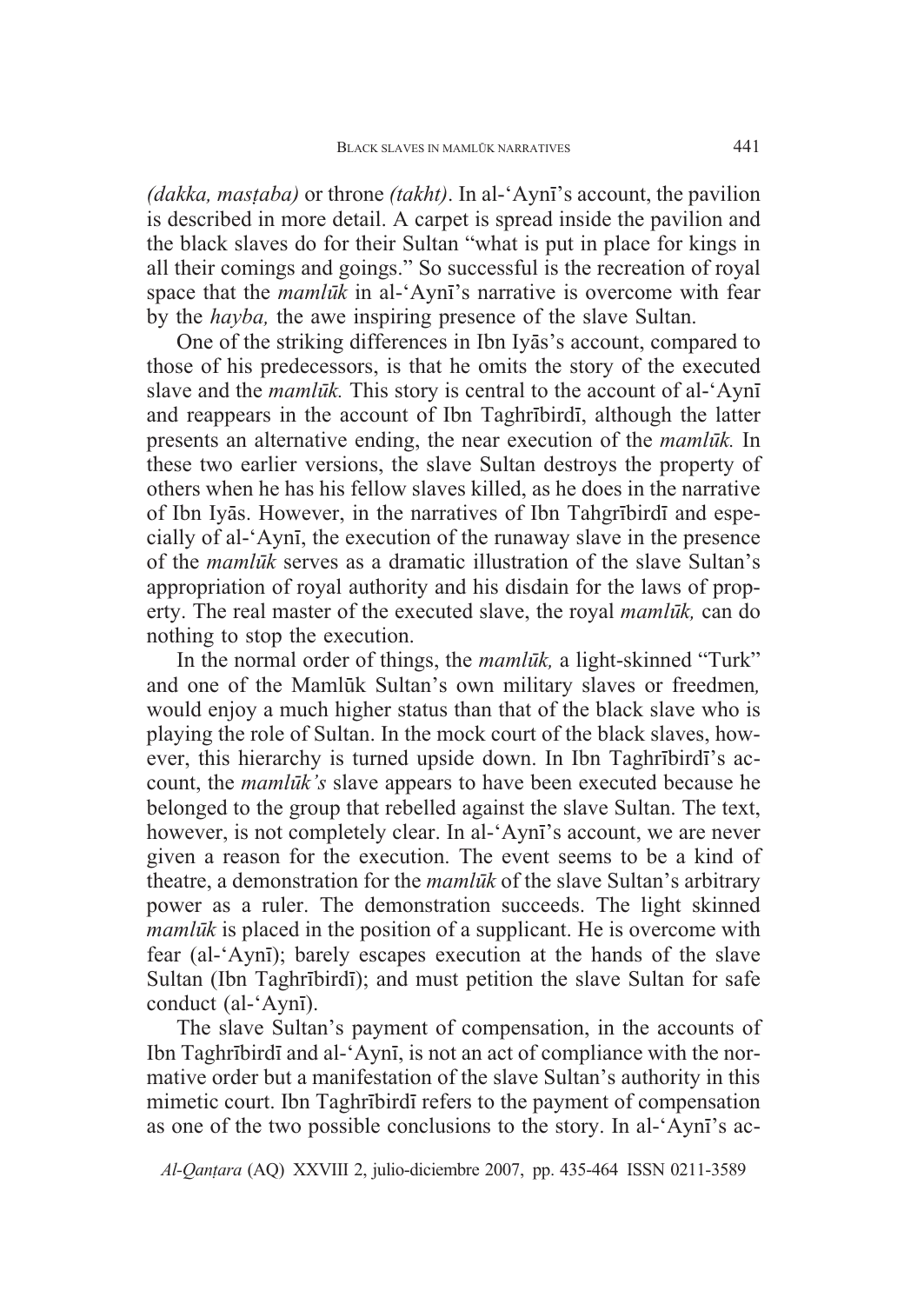count, the payment is a theatrical event which, like the entire narrative, has a distinctly literary flavor not far removed from popular tales. By killing the *mamluk's* slave, the slave Sultan demonstrates his power. By paying compensation that equals the price that the *mamlk* paid for the slave, the slave Sultan appears to be following or even exceeding the *shar'a,* which sets the *diya* for a slave as the value of his or her depreciated market price. In this case, however, since the individual who ordered the execution is himself a slave, the individual responsible for paying the *diya* should be his master. The latter also has the option of surrendering his slave to the master of the slave who was murdered. <sup>13</sup> But the slave Sultan, by his payment of compensation, appropriates the role of his own master and inverts the legal and social hierarchy between master and slave. In al-'Ayn's narrative, the payment of compensation by the slave Sultan, is the real denouement of the story. It confirms the fantastic quality of the entire event.

In Ibn Iyās's account, we are told, as in the other two chronicles, that the slave Sultan judged his subjects and executed those who opposed him. However, unlike the accounts of Ibn Taghribirdi and al-'Aynī, Ibn Iyās's version of the story does not make the narrative of the runaway slave, the *mamlk* and the payment of compensation central to the story. The 'abīd in Ibn Iyas's account perpetuate violence against one another and, more importantly, against society as a whole. The denouement, in this case, is not a curious tale but a violent act of racial cleansing.

In all three accounts, the slave court is an undefined anomaly. It is the responsibility of an accepted figure of authority, the Sultan, as in the accounts of al-'Aynī and Ibn Iyas, or one of the *akabir al-dawla*, "the great men of the regime," as in the account of Ibn Taghribirdi, to render this anomaly harmless. In the narratives of al-'Ayni and Ibn Taghrībirdī, the Mamlūk military elite, personified by Sultan Jaqmaq or by one of the grand amirs *(akbir al-dawla)*, does not construct the black slaves' actions as subversive. Their "court" is set up on a whim. It is a *fashrawi* matter, a piece of silliness, a burlesque that is linked in some way to the spring season of pasturage. Despite the fact that the black slave Sultan is destroying the property of Muslims when he executes the other slaves, Sultan Jaqmaq dismisses the bloodshed,

<sup>13</sup> For a discussion of the stipulations regarding the *diya* in the case of slaves, see Brunschvig, R., "'Abd" in *EI2*, 1, 24-40, 29 a-b.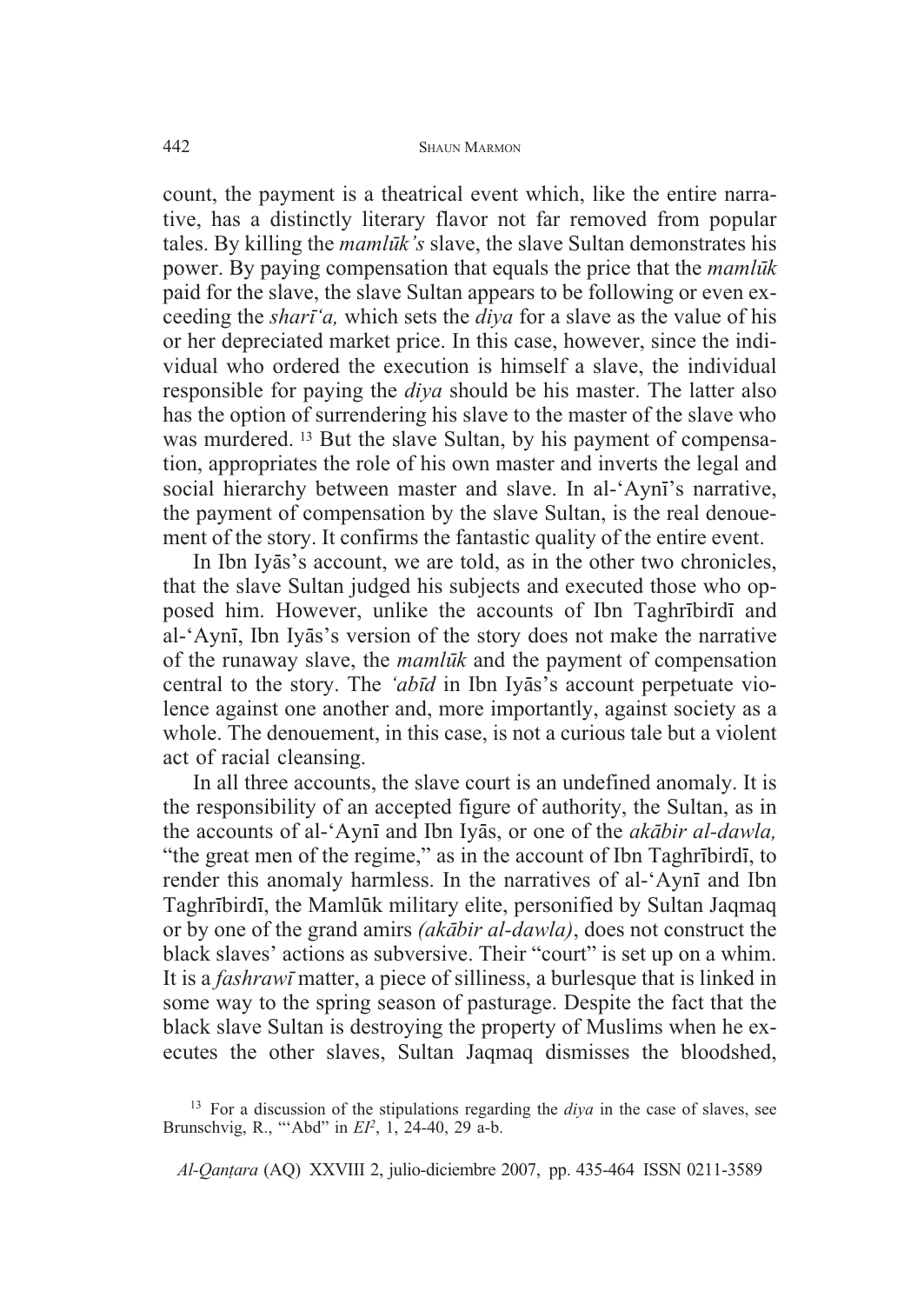"leave them to kill one another." Thus, the slave court is removed from the category of the subversive and the black slaves are relegated to the category of the comic and the expendable.

Ibn Iyās dramatically alters the existing narrative. The black slaves' mock court is not just a threat but a present danger to the social and political order. When the Mamlūk Sultan finds out about the slave court, he takes it very seriously indeed. In this narrative, he should. The black slaves when they take to highway robbery, violate one of the *udd* (divine laws) of Islam. They pillage farmland, a dangerously disruptive crime in an agrarian economy. They rob travelers of revenue that is due to the state. After the defeat of the black slaves, Sultan Jaqmaq issues a decree that anyone who has an adult male black slave in Cairo should bring him to the Citadel and receive compensation for him. After a large number of black slaves have been assembled, the Sultan then imprisones them and subsequently has them transported to Alexandria and from there sent to Ottoman lands, far away from the domain of the Mamluks.

We expect accounts of the same event by different historians to vary in detail. But one does not expect such a radical reworking of events as we find in Ibn Iyas's account of the slave court. All three narratives, especially those of al-'Aynī and Ibn Iyās, have the literary qualities of a good story. If we assume, however, that there is a historical reality behind these stories, it seems logical to accept the accounts of al-'Ayni and Ibn Taghribird to be more authoritative than that of Ibn Iyās. Al-'Aynī and Ibn Taghrībirdī, unlike Ibn Iyās, were adults when the slave court was enacted and they both enjoyed a privileged access to the Mamluk court.

Badr al-Din al-'Ayni, historian and legal scholar, had close ties with the Mamlūk court.  $^{14}$  Fluent in Turkish, he was the translator and mentor for Sultans al-Mu'ayyad Shaykh, Tatar and Barsbay. In 849/1446, when the slave court was enacted, al-'Aynī simultaneously held the offices of *muhtasib*, "inspector of the markets," chief Hanafi judge, and superintendent of pious foundations. Given al-'Ayn's intimate ties with the Mamluk elite, we can presume that he would most

<sup>&</sup>lt;sup>14</sup> On the biography of al-'Aynī, see al-Sakhāwī, al-*Daw' al-lāmi' li-ahl al-qarn al-tsi'*, Beirut, n.d., vol. 10, n.º 545, 131-135. See also, Marçais, W., "al-'Ayn", *EI2*, 1, 790-791.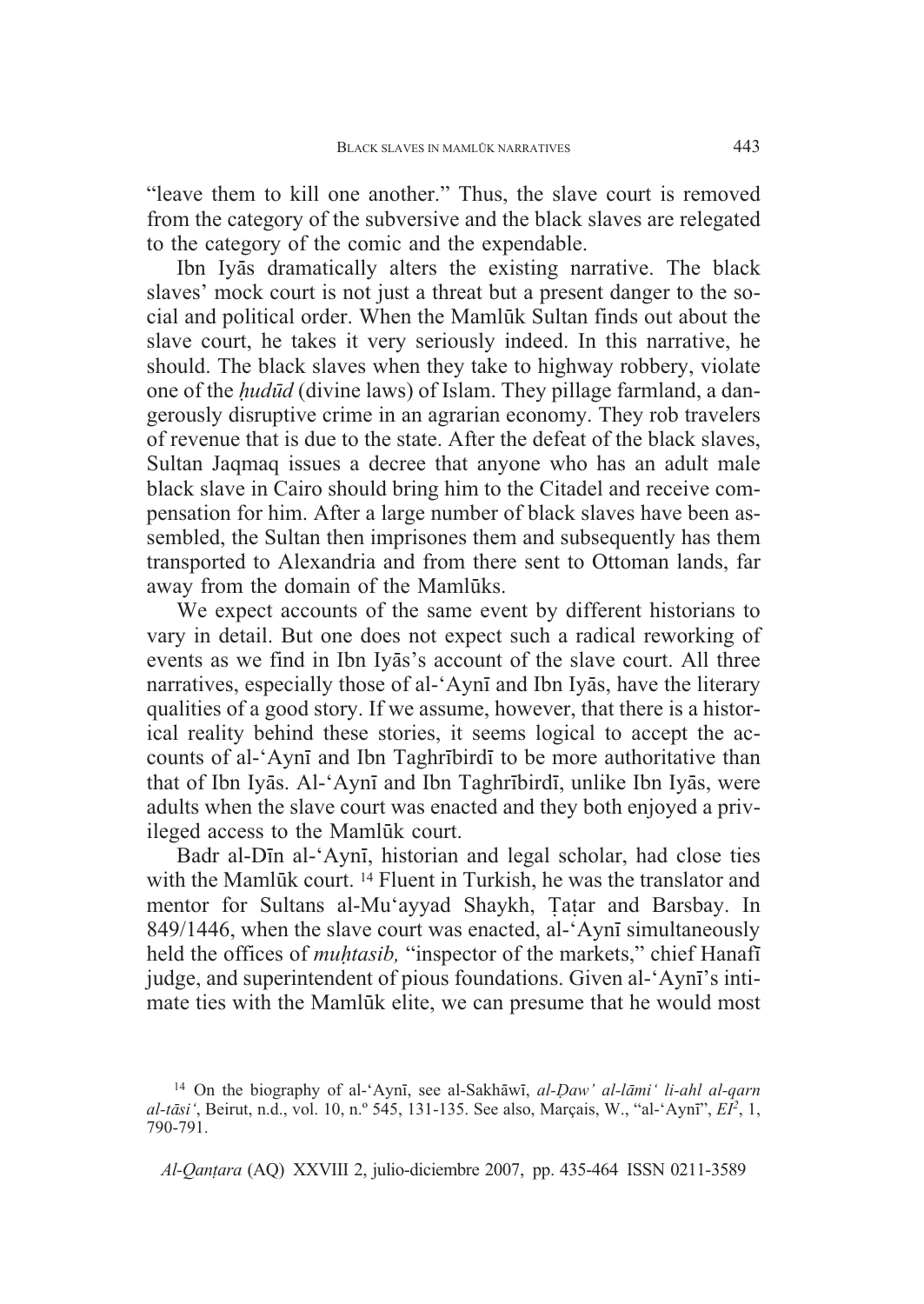likely have had first hand knowledge of an event so out of the ordinary *(gharba jiddan)* that it was brought to the notice of the Sultan.

Ibn Taghribirdi, al-'Ayni's younger contemporary and his student, was the son of a commander in chief of the Mamluk army. Ibn Taghribirdi's parentage gave him an elite status and access to a range of informants, both from his family and from his father's fellow *mamlk* freedmen, his *khshdshya.* Himself an *amr,* Ibn Taghrībirdī also had ties to the Mamlūk court and was an intimate of more than one Sultan. The historian maintains that he wrote *al-Nujm al-zāhira* for Sultan Jaqmaq's son. <sup>15</sup> Like al-'Aynī, Ibn Taghrībirdī was well placed to hear the news of the Sultan's response to the black slave court. It is certainly possible that Ibn Taghribirdi derived his narrative from that of his teacher al-'Ayni, for whom he had a high regard; but the differences in detail, the allowance for two possible endings and the hearsay quality of Ibn Taghribirdi's account indicate that he may have relied on his own informants. Unlike al-'Ayni, Ibn Taghribirdi allows for the possibility that there is more than one possible ending to the story of the *mamluk* and the black slave Sultan.

Ibn Iyās was the grandson and great grandson (on his maternal side) of *mamluk amirs*, but his life, unlike that al-'Ayni and Ibn Taghrībirdī, is poorly documented. We know little about him, as Brinner points out, outside of what Ibn Iyas tells us in his own chronicle. This may be due to the "relatively unimportant position" of Ibn Iyās or, as Brinner posits, to the "decline of historical writing in Egypt."<sup>16</sup> However, we do know that Ibn Iyas studied under al-Suyūțī. It is hard to believe that Ibn Iyās, having been trained in history, would have been unaware of the works of such authoritative historians as al-'Aynī and Ibn Taghrībirdī. Ibn Iyās even includes a brief biography of the latter in the *Bada<sup>'</sup>i*.<sup>17</sup> If so, why did Ibn Iyas, writing many years after the event, choose to represent the convening of the black slave court as a sinister event? Why does Ibn Iyas's narrative, unlike those of his predecessors, end with the ruthless punishment of the black slaves in question?

<sup>&</sup>lt;sup>15</sup> Popper, W., "Abū 'l-Maḥāsin",  $EI^2$ , 3, 812-813. For a somewhat biased contemporary biography of Ibn Taghrībirdī, see al-Sakhāwī, al-*Daw'*, vol. 10, n.º 1178,  $305-308$ .<br><sup>16</sup> Brinner, W., "Ibn Iyās", *El*<sup>2</sup>, 3, 812-813.

<sup>&</sup>lt;sup>17</sup> P. Kahle and M. Mustafa (eds.), *Bibliotheca Islamica*, Istanbul, 1936, 3, 42-43.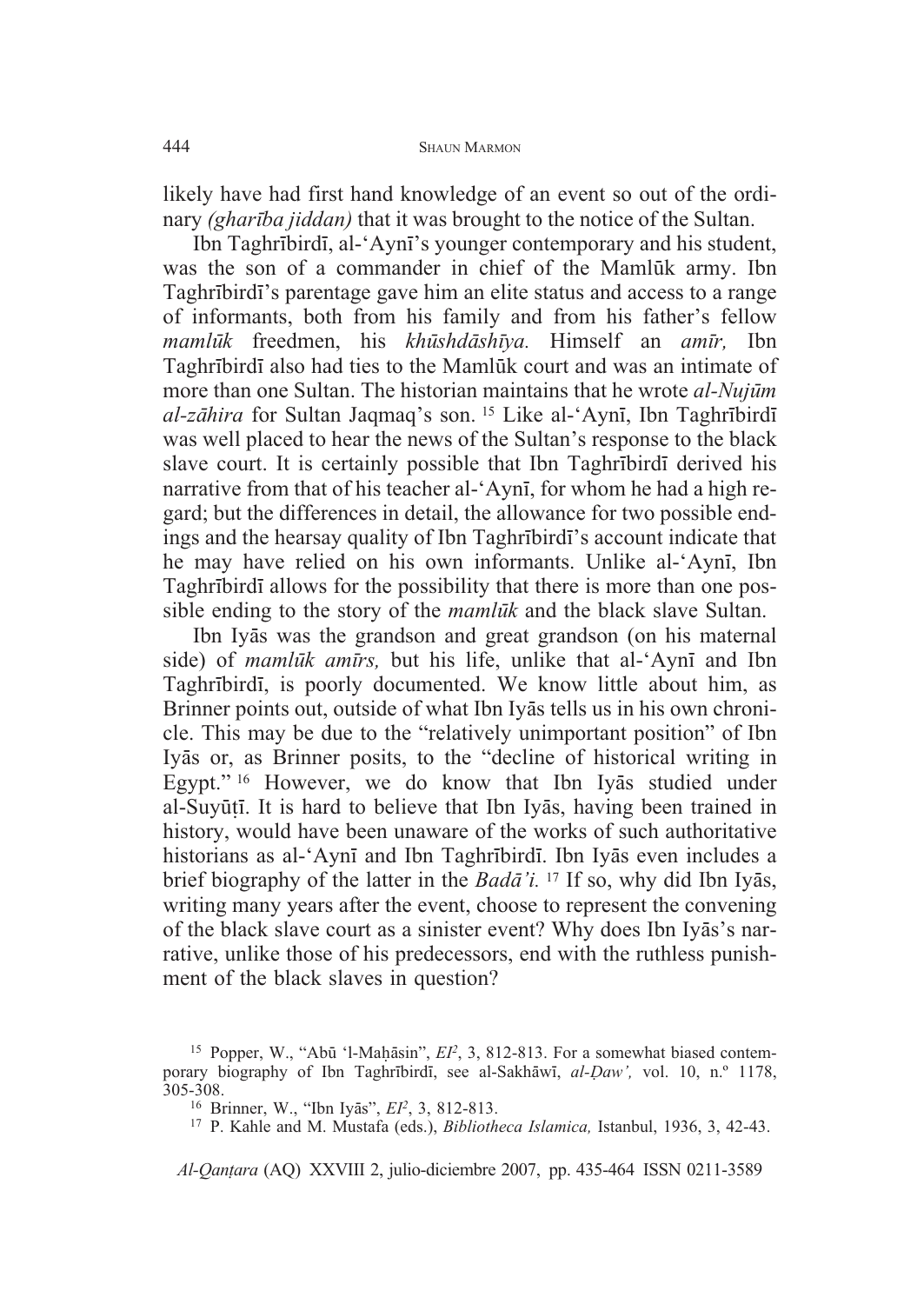Ibn Iyās's narrative of the slave court reappears in modern scholarship. Bernard Lewis, in what remains the signal monograph on racial attitudes in pre-modern Muslim societies, *Race and Slavery in the Middle East, An Historical Enquiry,* refers to the incident of the slave court. <sup>18</sup> He appears to rely solely on the account of Ibn Iyas. In a footnote, Lewis does acknowledge the existence of other "slightly variant accounts" but does not comment on their contradictions. <sup>19</sup> Lewis also cites Poliak who, in his 1934 article, "Les Révolts populaires en Égypte á l'époque mamelouk et leurs causes économiques," draws exclusively on Ibn Iy-s's version of the story. In the relevant footnote, Poliak also cites Ibn Taghribirdi (whose version Poliak does not make use of in the text of his article) but does not comment on the contradictions between the two accounts. <sup>20</sup> Ira Lapidus in *Muslim Cities in the Late Middle Ages* gives an account of the black slave court that is similar to that of Ibn Iyas. In his footnote, Lapidus cites Ibn Iyās's Badā'i' as well as al-Sakhāwī's Dhayl *duwal al-islām*, Ibn Taghrībirdī's *Hawādith* and Ibn al-Sayrafī al-Jawhar's (819/1416-900/1495) *Nuzhat al-nufs wa-l-abdn f tawrkh al-zamn.* Unfortunately, Lapidus does not specify which source or sources he is drawing on for his own account. <sup>21</sup>

More recently, 'Ali al-Sayyid 'Ali, in an essay entitled "*Thawrat al-'abd al-sd f l-'a r al-mamlk,*" also makes use of Ibn Iy-s's narrative to further his thesis that the black slaves, resentful of the higher status of white slaves, were staging a real social and political revolution in 849/1446. 'All maintains that the enactment of the slave court during

<sup>18</sup> Lewis, B., *Race and Slavery in the Middle East, An Historical Enquiry,* New

<sup>19</sup> *Ibid,* 131, n.º 23.<br><sup>20</sup> Poliak, A. N., "Les Révolts populaires en Égypte á l'époque mamelouk et leurs causes économiques", *Revue des études islamiques*, 8 (1934), 272-273.

<sup>21</sup> Lapidus, I., *Muslim Cities in the Later Middle Ages, Cambridge, 1967, n.º 45,* 171-172, 292. The one source that Lapidus refers to in which I have not found a complete account of the slave court is the *Nuzhat* of Ibn al-Sayrafi al-Jawhari. Lapidus, in his bibliography, cites the *Dr al-Kutub,* Ta'rkh n.º m. 116 manuscript. All that we find in the edited version of the *Nuzha* is the following: "In this year a strange and unheard of matter *(amr 'ajb lam yusma' mithluhu)* came to light. A large group of black slave grooms *(al-'abd al-ghilmn)* assembled in the spring pasturage in the land of Giza and set up a Sultan [to rule] over them. The set up a pavilion for him, placed in it a high platform made of wood and spread a carpet inside it [the pavilion]...", *Nuzha,* Cairo, 1994, 4, 327-328. The editor, Hasan Habashī, maintains in a footnote (4:328 n.º 1) that the remaining lines of the account were missing from the manuscript. None of the manuscripts of the *Nuzha* were available to me at the time of this writing so I can not ascertain the nature of the narrative or even if the complete story is present.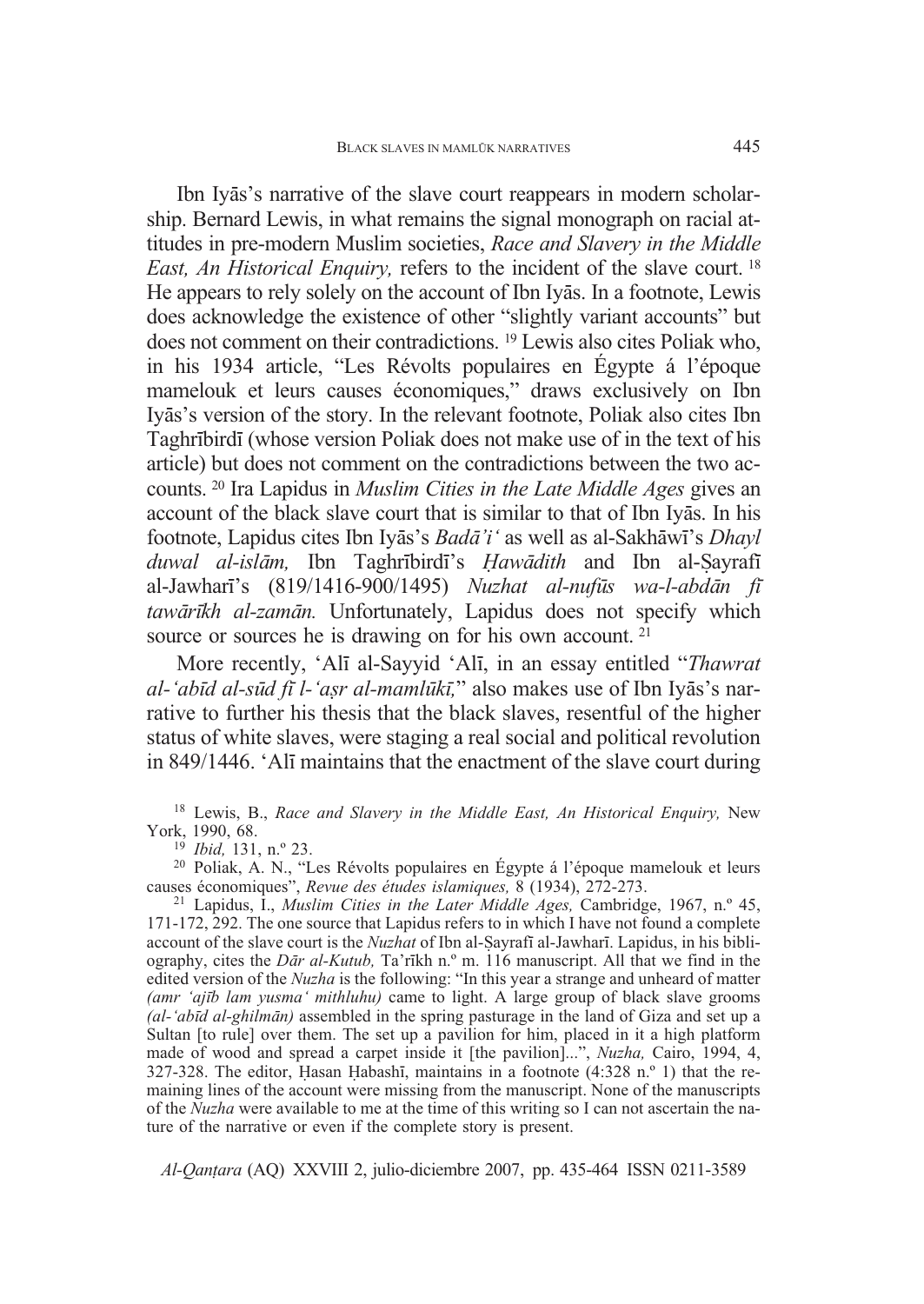the season of pasturage was a conscious attempt on the part of the black slaves to strike at the *mamluks* who were, of course, dependent on their horses. However, there is no indication in any of the accounts that the black slaves appropriated the horses or did anything to harm them; nor is the Mamlūk Sultan represented as expressing concern for the horses. The latter were presumably let free to graze during the season of pasturage. Since 'Alī does not make use of the accounts of al-'Aynī and Ibn Taghrībirdī (in which the slave court is not perceived of as revolutionary), his thesis is hard to sustain. <sup>22</sup> Ira Lapidus's comments about the slave court are more compelling. "Perhaps in the slaves' mind there was magic in imitating the state, not for any political purpose, but to ease the inchoate yearning of men isolated and abandoned to find some solidarity, belonging, and dignity."<sup>23</sup>

If we follow Ibn Iyas's narrative, the story of the slave court does indeed fit into the category of a "*révolte populaire*" in the sense in which Poliak uses the term. The way in which the anomaly of the slave court is resolved demonstrates the futility of such a revolt. More importantly, perhaps, Ibn Iyās manifests a familiar theme in discourses of racial difference. The black slaves are not only "other," they are the dangerous, criminal other who cross established boundaries and threaten the moral order.

The narratives of al-'Aynī and Ibn Taghrībirdī and that of Ibn Iyās show a range of possible responses to transgressive black slaves. In his chronicle, Ibn Iyās frequently complains about gangs of armed black slaves who engaged in criminal activity in the streets of Cairo. Could Ibn Iyās's rewriting of an event that took place before he was born have been influenced by the threat the black slave gangs posed in his adulthood? Disruptive gangs of *'abd* had, however, long been a feature of life in fifteenth century Cairo. The Cairene historians of the later *Mamlk* period all include accounts of the violent, antinomian actions of the black slave gangs. <sup>24</sup> The *'abd* were even known to at-

<sup>24</sup> For a discussion of the black slave gangs in the broader context of "lumpen proletariat violence", see Lapidus, *Muslim Cities,* 170-184.

<sup>&</sup>lt;sup>22</sup> 'Alī al-Sayyid 'Alī, "Thawrat al-'abīd al-sūd fī l-'asr al-mamlūkī", al-Rafd *wa-l-ihtijj f l-mujtam'a al- mi r f l-'a r al-'uthmn,* N- ir Ibr-hm (ed.), Cairo, 2004, 43-48. The author does make use of the few lines of al-Jawhar's account that exist in the edited version but then goes on to quote Ibn Iyas whom 'Ali incorrectly describes as "the contemporary historian" *(al-mu'arrikh al-mu'*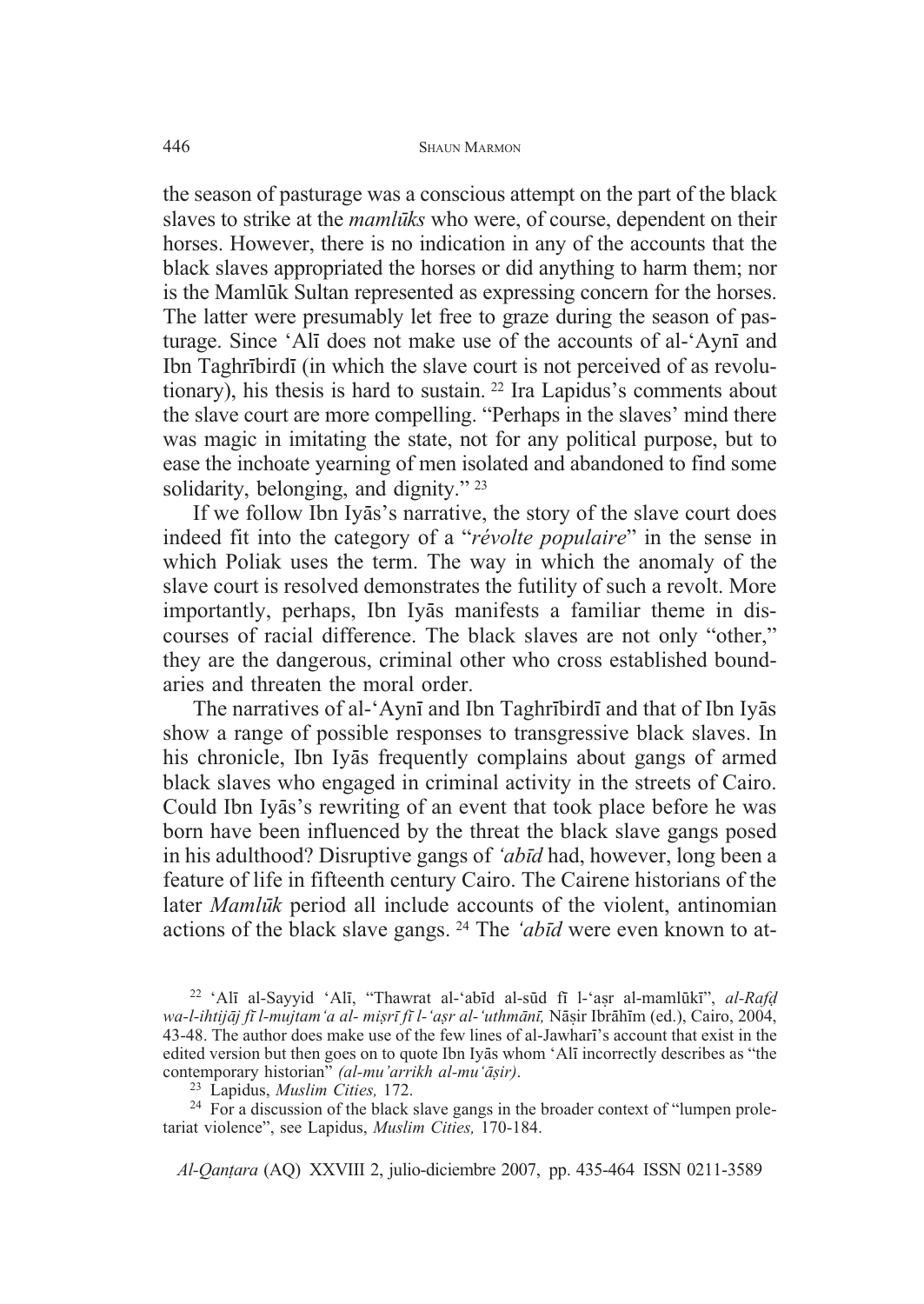tack the officials responsible for maintaining order, such as the *muhtasib.* <sup>25</sup> The historians complain as frequently, however, and with equal vehemence about the unruly *julban*, the Sultan's recently imported *mamlk* recruits who frequently descended from the Citadel barracks to wreak havoc in the city. Both the *'abd* and the *julbn* are portrayed as engaging in riots, robbery and assaults. Ibn Iyās lists the *'abīd*, the *zu'ar* <sup>26</sup> and the *julbān* as three equally disruptive and antisocial groups.  $27$  Ibn Taghribirdi and al-'Ayni (and, for that matter, al-Sakhāwī), also lived in times in which the black slave gangs were perceived to be a threat to the social order. However, unlike Ibn Iyās, they did not envision a "racial cleansing" in Cairo as the conclusion to the story of the slave court of 849/1446. This does not mean that al-Sakhāwī and al-'Aynī were more willing than Ibn Iyās to concede agency to a subaltern group. Nor does it mean that they were any less influenced by the racial discourse of Mamlūk society. Unlike Ibn Iyās, however, the literary strategy of Ibn Taghrībirdī and al-'Aynī (and perhaps the real strategy of Sultan Jaqmaq), was not the destruction of the slave court but its disempowerment through ridicule.

In all three texts, the appropriation of the symbols and powers of the Sultanate has a carnivalesque quality. The black slaves had indeed turned the world upside down. But it is difficult to relegate this strange event, *ditha gharba,* to the category of carnival. As Bakhtinian as the slave court might appear to be, it does not fit comfortably into Bakhtin's definitions of "ritual spectacle." On the one hand, the slave court can indeed be described as a "second world and a second life outside of officialdom," but it is not "organized on the basis of laughter." <sup>28</sup> Similarly, unlike most carnivals, the slave court is an isolated event. The black slaves do not parody the Sultan's court every spring when they go out to the verdant pastures near Giza. Although the black slaves do mimic the offices and rituals of the

'*abd* had divided into two separate factions and were battling one another in Cairo. See *ibid,* 3: 200, 889/1484 on the increase in homicides due to the *'abīd* and the *zu* '*ār*. See Ibn al-Sayrafi, *Nuzhat*, 3:399 on conflicts between *'abīd* and *julbān* . Cf. al-Maqrizī, *Kitāb al-sulūk*, 4, 2: 804.

<sup>28</sup> Bakhtin, M., *Rabelais and His World*, Cambridge, 1968, 5-8.

<sup>&</sup>lt;sup>25</sup> Ibn Taghrībirdī, *Hawādith*, 1:71.<br><sup>26</sup> Lapidus translates *zu'ar* as "street toughs", 88 and "paramilitary youth gangs", <sup>27</sup> Ibn Iyās *(Badā'i' al-zuhūr*, 3: 268) complains that in Shawwal of 895/1490, the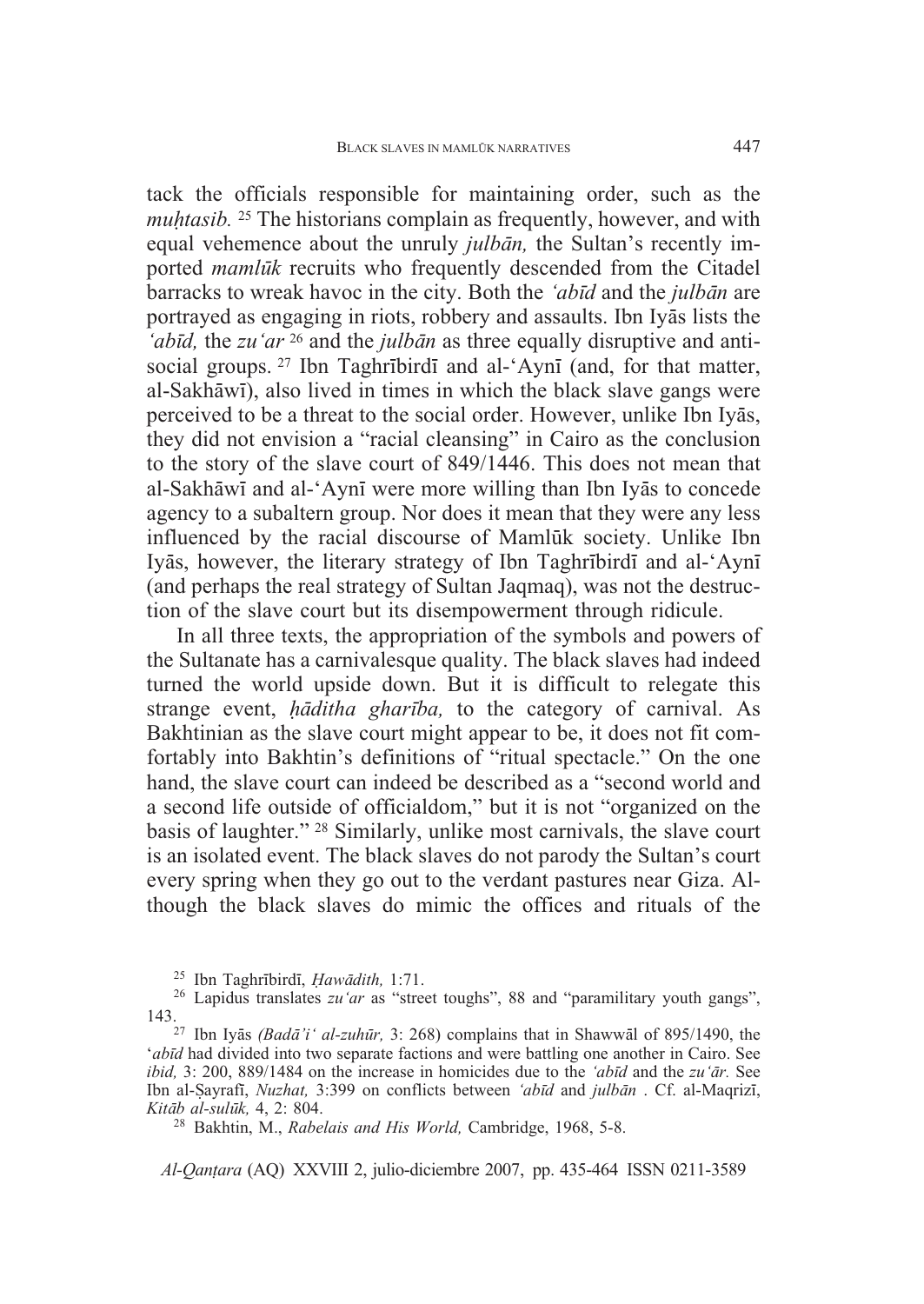Mamlūk Sultan's court, their mimicry lacks a comedic aspect. Similarly, the slave court does not level hierarchy but soberly reenacts it. The slave court might appear to outsiders as a burlesque *(fashraw)*, but it is a serious business for the black slaves, some of whom lose their lives. For them, there is no "ritual laughter."

The slave Sultan does not resemble the carnival "rulers" of pre-modern Europe. <sup>29</sup> Nor does the slave Sultan resemble the *amr nawrz*, the comic "misruler" of the rowdy Cairene festival of Nawrūz. 30 In contrast, the slave Sultan is a dignified and powerful personage. He has the power of life and death over his subjects and orders real executions, the manner of which, cutting in half at the waist, mimics the executions ordered by the Mamlūk Sultan.<sup>31</sup> Similarly, the slave Sultan, in the account of Ibn Taghribirdi, comes to power through real as opposed to symbolic warfare, not unlike many of the Mamlūk Sultans. The slave Sultan has a real army. In al-'Ayni's account, the *mamluk* who comes before the slave Sultan as a petitioner says, "I seek a slave here who belongs to me and who has entered your army *(dakhala fī 'askarikum)*." Like any royal court, the slave court can be understood as a kind of theatre. The slave court is a mimetic enactment of the enactment of the Mamluk Sultan's court. But the slave court does not, in any way, correspond to the genre of popular theatre in the Mamluk period, a genre that was not unconnected to carnival. As S. Moreh has demonstrated, the representation of figures of authority (frequently *qadis*) in popular theatre was always satirical. <sup>32</sup> The black slaves who gathered in Giza were not mocking the Sultan's authority, they were reproducing it.

<sup>29</sup> Davis, N.Z., "The Reasons of Misrule", in *Society and Culture in Early Modern Europe,* Stanford, 1975, 97-123, for a discussion of carnivals in the pre-modern Euro-

<sup>30</sup> On the festival of Nawrūz which may or may not have been suppressed in 1400, see Shoshan, B., *Popular Culture in Medieval Cairo*, New York, 1993, 40-51.

see Shoshan, B., *Popular Culture in Medieval Cairo*, New York, 1993, 40-51.<br><sup>31</sup> On *tawsīt* (cutting in half at the waist) as a form of execution ordered by the Mamlūk Sultans, see 'Alā' Țaha Rizq Ḥusayn, *al-Sujūn wa-l-'uqūbāt fī Miṣr, aṣr salāṭīn al-mamlk*, Cairo, 2002, 151-153. I am grateful to Carl Petry for bringing this monograph to my attention.<br><sup>32</sup> Moreh, S., *Live Theatre and Dramatic Literature in the Medieval Arab World*,

New York, 1992.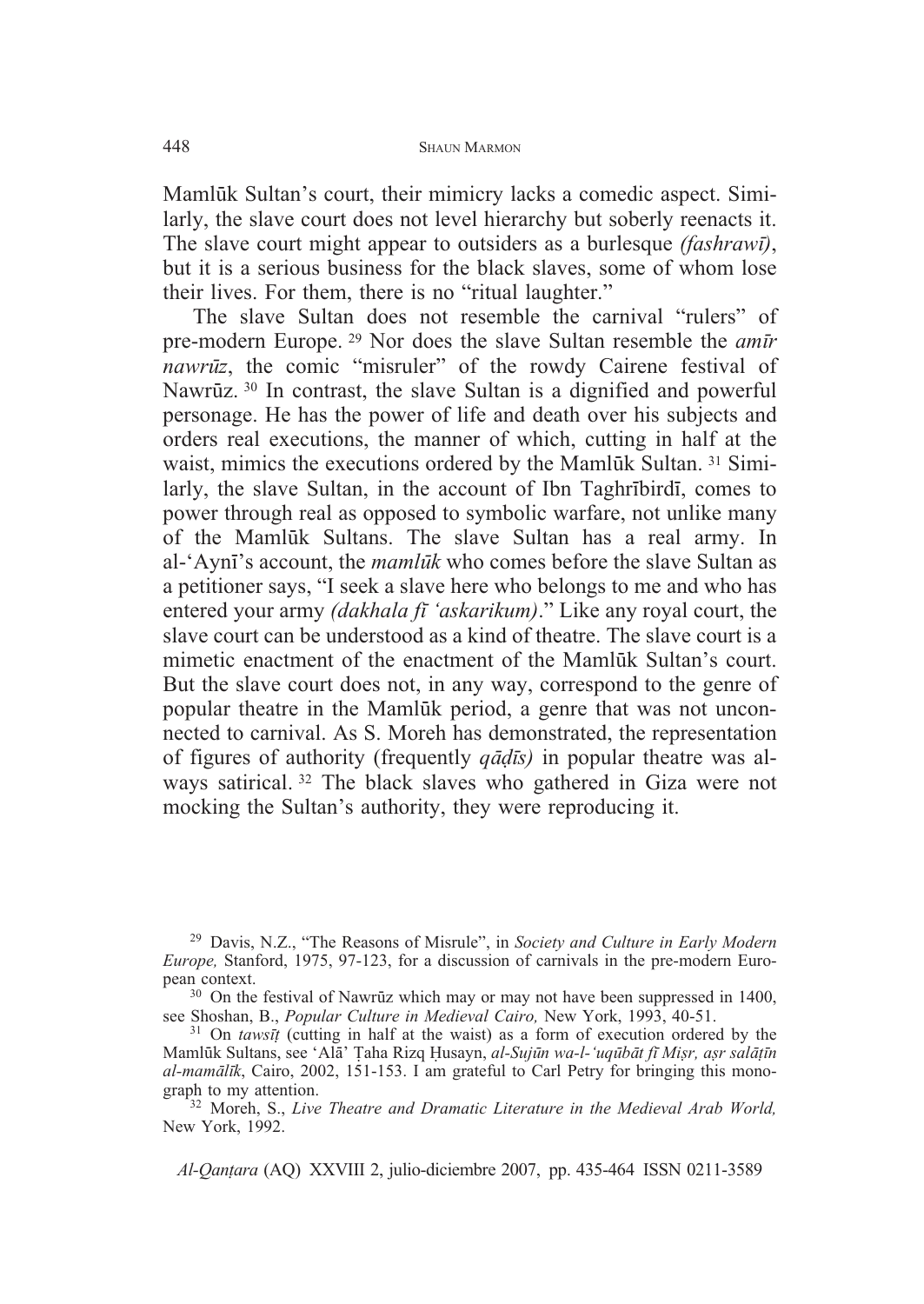## **Black Slaves and Carnival in Ayd-n**

An event that is somewhat similar to the black slave court of Giza, but which more neatly fits into the category of "carnival," is a festival of black slaves that apparently took place in Anatolia in the early sixteenth century, during the Ottoman period. According to Soraiya Faroqi, in 938/1576 in the city of Aydın, an order from the Sultan (Murād III) notified local officials that black slaves and freedmen were in the habit of assembling on a yearly basis for a raucous festival. Apparently, the black slaves would come together and choose mock officials (a *bey,* a *kadi* and a *kethüda)* and engage in a rowdy celebration for three days. The slaves were accused of a number of disorderly acts.

Overt hostility was expressed against those Africans who refused to participate, and against slave owners who did not permit their slaves to attend. Apart from other iniquitous acts contrary to the seriat, participants in these revelries had apparently murdered local Muslims and stolen sheep and other foodstuffs.<sup>33</sup>

By the command of the Sultan, masters were to be ordered to forbid their black slaves from participating in this event and black freedmen were to be ordered not to assemble.

Unlike the slave court of Giza, the assembly in Aydn occurs annually and appears to fit more easily into the category of "carnival." Like the slave court, the Aydn festival also involves the mimetic appointment of figures of authority. The slaves of Aydn do not, however, attempt to recreate the Sultan's court. They elect mock local officials who preside over the festivities and disorderly actions. The black slaves of Aydn are also accused of killing local Muslims. In contrast, in the accounts of Ibn Taghribird and al-'Ayni of the slave court of 849/1446, the black slaves, unlike those of Ottoman Aydin, do not engage in ritualized acts of disorder. They do not riot or pillage and the only individuals they kill, as al-'Ayni indicates, are each other. Ibn Iyās's account of marauding black slaves is closer to the description of the Aydn festival in that the slaves do engage in acts of violence. However, the violence of the black slaves of Aydn is far less threatening than that of the black slaves of the slave court of

<sup>33</sup> Faroqi, S., "Black Slaves and Freedmen Celebrating (Aydin, 1576)", *Turcica,* 23 (1991), 207-208.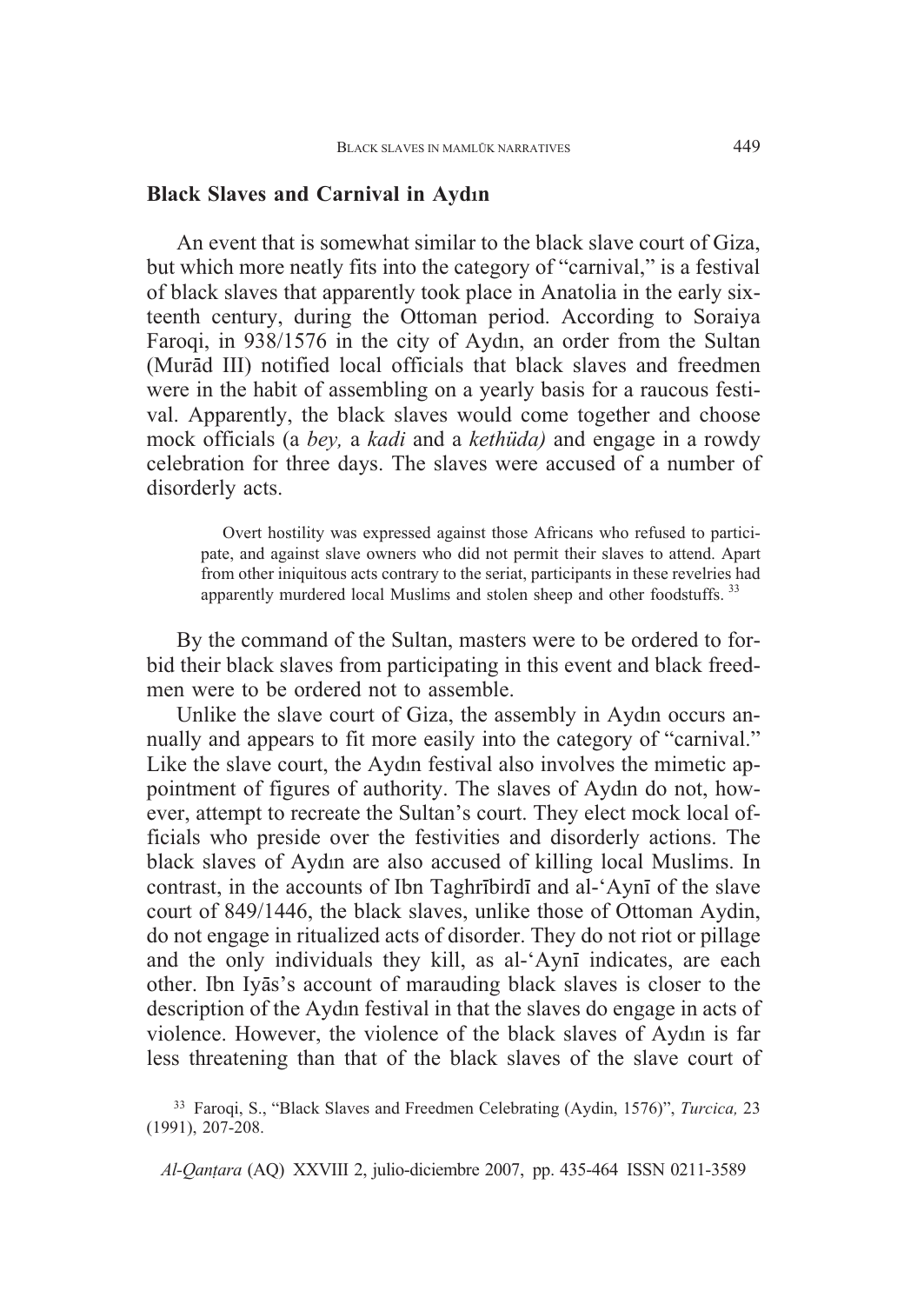Giza. The violence that occurs during the annual festival in Aydn is confined to three days out of the year. In Ibn Iyas's narrative of the black slave court, the violence of the black slaves is a criminal uprising that is not confined by ritual or by time.

### **An 'Alid Revolt**

If the slave court outside of Mamluk Cairo is not a "carnival" and is a unique event, can we make sense of it in the context of other examples of transgressive behavior by black slaves in the Mamluk period? One of the most interesting narratives is set in the early Mamluk period and presented by al-Maqrīzī  $(766/1364-845/1442)$ , who was born over a hundred years after the alleged incident. According to al-Magrīzī, shortly after Sultan Baybars came to power in 658/1259, while Cairo was still subject to the political uncertainty caused by the transition from the Ayyūbids to the Mamlūks, a revolt of blacks *(sūdān)*, *rakbdrya* <sup>34</sup> and grooms *(ghilmn)* involved a deadly and serious appropriation of authority. This event, as it appears in al-Maqrīzī's narrative, is much more of a *révolte populaire* of the subaltern than is the slave court of 849/1446 or the Ottoman festival in Aydn. According to al-Maqrz, the blacks *(sdn)*, the *rakbdrya* and the grooms revolted *(thr)* and went through the streets of Cairo while shouting "Oh people of 'Ali'' *(ya al 'Ali*.) They broke into the shops of the sword makers, armed themselves and then went to the stables of the soldiers *(i -abl al-ajnd)* and seized horses.

The instigator of the revolt was a man named al-Kūrānī, of unspecified ethnicity, who was know for his asceticism *(zuhd)*, who carried a rosary *(suba)* in his hand and lived in a cave in the mountains. The holy man urged the *ghilmān* (and, presumably, the *sūdān* and *rakābdārīya*) to go against the rulers *(ahl al-dawla)*. He gave the rebels deeds for *iq-',* or

<sup>&</sup>lt;sup>34</sup> The *rakābdārīya* were the servants of the Rakāb Khānāh where the tack for the royal horses was kept in the Citadel. According to al-Qalqashand, the *rakbdrya* also carried the *ghshya,* a lavishly decorated saddle cloth, before the Sultan during festival processions. See al-Qalqashandī, *Kitāb șubh*, 4:7, 12. On the *ghāshīya* see Stowasser, K., "Manners and Customs of the Mamluk Court", *Muqarnas*, 2 (1984), 19. Stowasser defines *rakbdrya* as "stirrup holders." "Stable hands" might be a better translation. Even though the *rakbdrya* do not work in the Royal Stables, these servants care for the horses' tack as stable hands would do.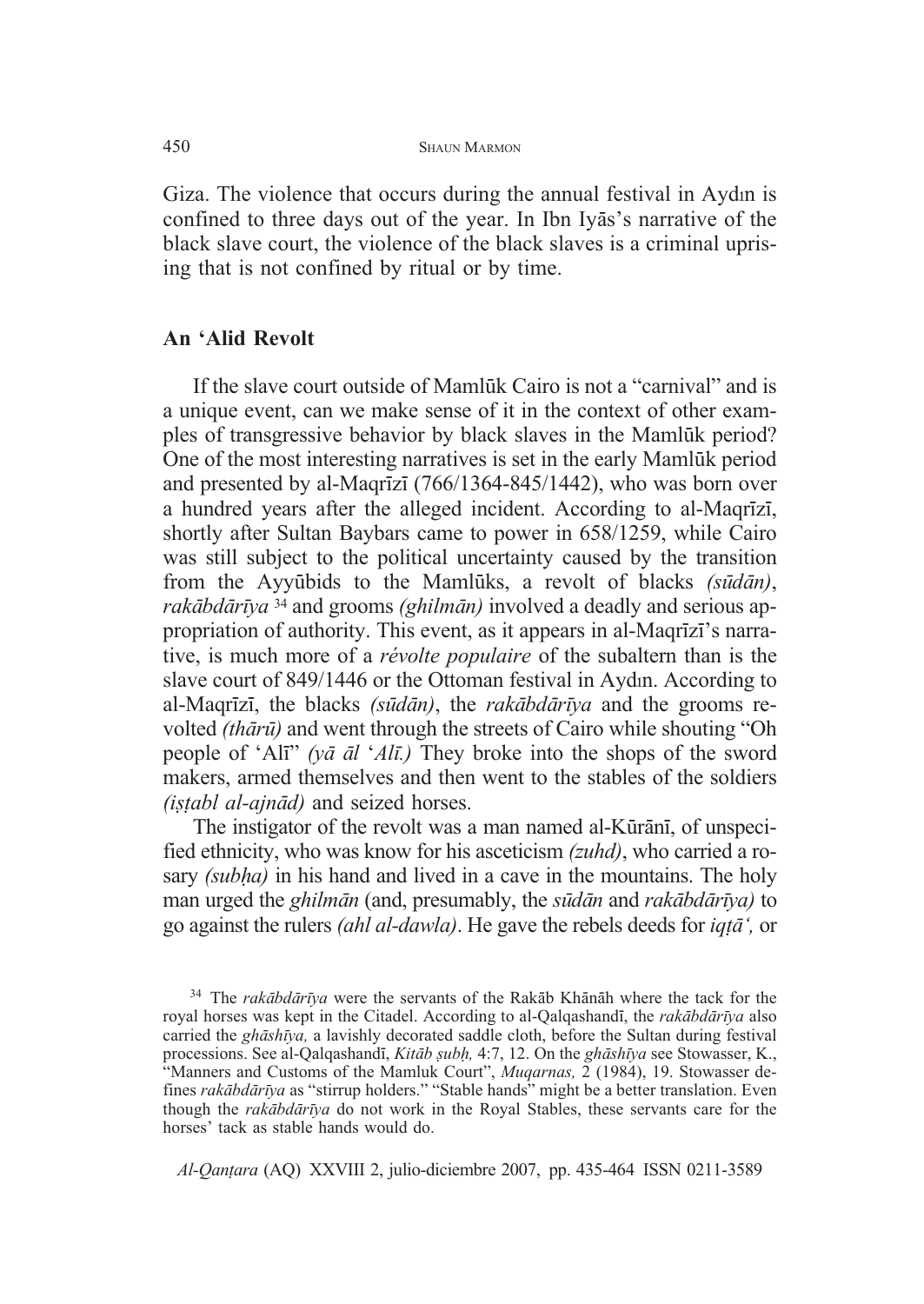tax farms, just like the ones the *mamluks* received from the Sultan. However, according to al-Magrizi, the revolt lasted for less than a day. The Mamlūk army was sent out against the rebels and, by morning, they were crucified outside of Bāb Zuwayla. The revolt ended, but Sultan Baybārs was so shaken that he did not process through Cairo at the end of the year with the emblems of sovereignty, as was the custom. <sup>35</sup>

This event not only involved "the blacks," whom we can presume were slaves or freed slaves, but the *ghilmn* and the *rakbdrya,* all of whom were subaltern groups who served in low status positions in the Cairo citadel. In terms of their relative status to one another, Ayalon argues that the *ghilmān* in the service of the *mamlūks* were white and freeborn and thus were automatically, by virtue of their skin color, of superior status to the *'abd.* <sup>36</sup> This assumption may be problematic since the relative status of black slaves to white low-status servants has not been an object of study. We have seen in Ibn Taghrbird's narrative of the slave court that black slaves ('*abd)* could also serve as *ghilmn.* However, the status of the *ghulm* as a freeborn but low status servant would seem to be supported by al-Qalqashandi who maintains that *ghulām* formerly meant "boy" or "slave" but now means a servant who cares for horses and that the *ghulm* is called by this name because "of his low status in the eyes of the people." 37 However, in al-Magrizi's narrative of the revolt of 658/1259, the *ghilmn* and *rakbdrya* are distinguished from the *sūdān*, so we can assume that the former were white.

Lewis argues that this revolt was in favor of the Fāṭimids.<sup>38</sup> However, in 658/1259, some eighty-eight years had elapsed since the fall of the Fāṭimid dynasty. The Mamlūks had usurped power from the Ayyūbids. It seems more probable that, at least in al-Magrizi's representation, some sort of messianic 'Alid ideology, coupled with the leadership of a charismatic holy man, served as the motivating structure for a popular revolt in which three groups of disadvantaged people united, regardless of skin color. <sup>39</sup>

<sup>&</sup>lt;sup>35</sup> Al-Maqrīzī, *Kitāb al-sulūk*, 1, pt. 2: 440. Cf. Lapidus, *Muslim Cities*, 171; Poliak, "Les Révolts populaires," 225; Lewis, *Race and Slavery*, 68.

<sup>&</sup>lt;sup>36</sup> Ayalon, *Gunpowder,* 66-67.<br><sup>37</sup> Al-Qalqashandī, *Kitāb şubh*, 5:471; cf. Ayalon, *Gunpowder*, 66.<br><sup>38</sup> Lewis, *Race and Slavery*, 68.

<sup>&</sup>lt;sup>39</sup> For a discussion of al-Maqrīzī's use of earlier sources for Bahrī history, see Little,

D., *An Introduction to Mamlk Historiography; An Analysis of Arabic Annalistic and*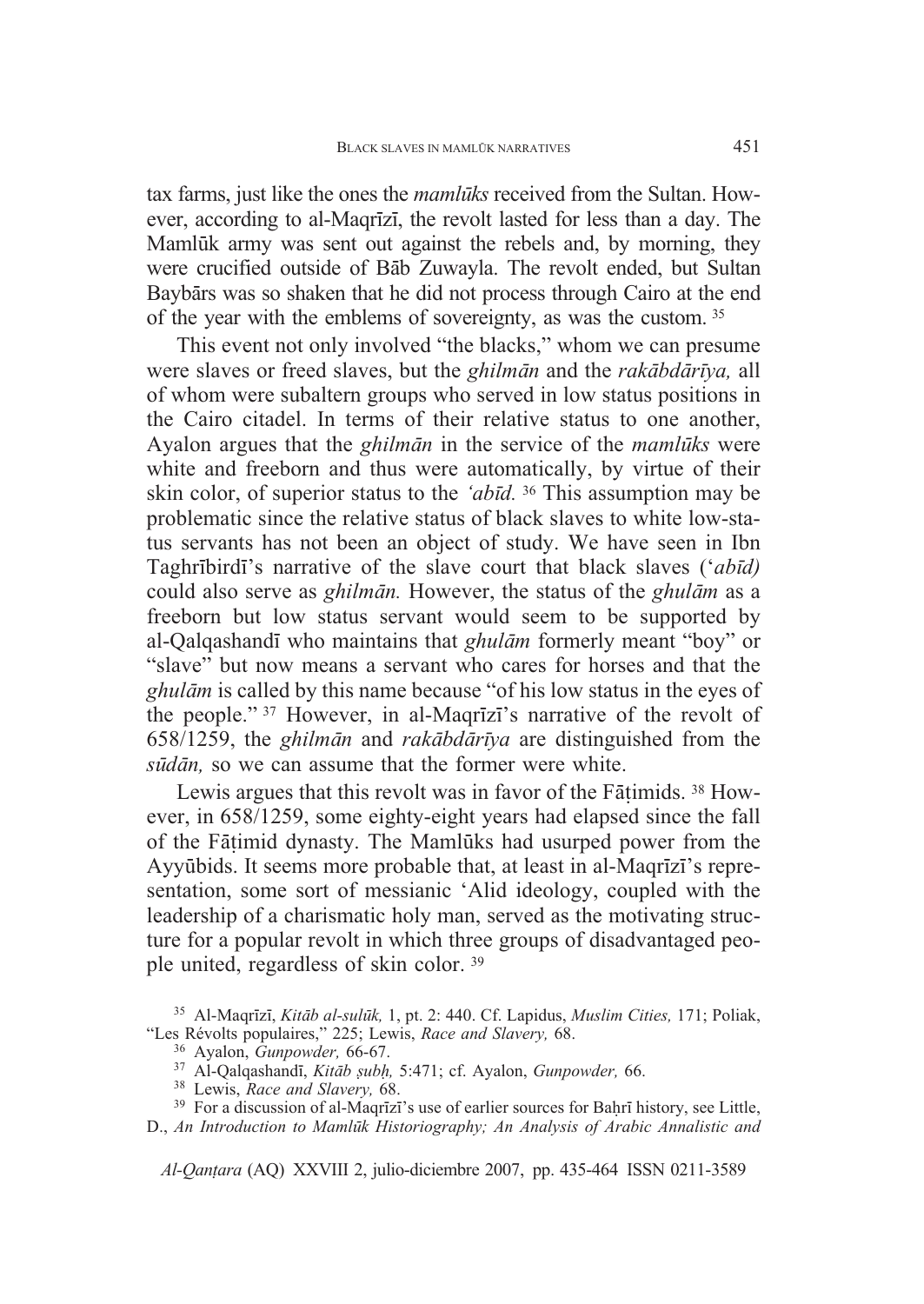### **The Black Slave as Holy Man**

Another Mamlūk account, narrated by Ibn Taghrībirdī, al-Sakhāwī and Ibn Iyās, tells the story of the subversive actions of a black holy man, a slave or former slave. <sup>40</sup> This account is placed, like the narrative of the slave court, during the reign of Sultan Jaqmaq. In Safar of 854/1450, Ibn Taghribirdi, who was forty-one at the time of the incident, tells us that the Sultan ordered the governor of Cairo to beat, display and imprison a black slave named Sa'dān, the slave of the deceased sub-district governor (kāshif), Qāsim. <sup>41</sup> Ibn Taghrībirdī describes Sa'dān as *al-'abd al-mu'taqad*, "the black slave who was revered as a holy man." <sup>42</sup> The Sultan's orders were carried out. However, the events that preceded the black slave's downfall were unusual enough for Ibn Taghribirdi and other historians to narrate them.

The story of this black slave, Ibn Taghribirdi tells us, was a strange one *(wa-hikāya hadhā 'abd gharība)*. When Sa'dān's master died, he left money, property and children. The *ustdr* (majordomo) Zayn al-Dīn Yaḥyā attempted to seize the dead man's property. Sa'dān, the 'abd of the dead *kāshif*, repulsed the *ustādār* and spoke harshly to him, "according to the manner of the Suffis of the Ahmadīya." <sup>43</sup> Sa'dān, Ibn Taghrībirdī tells us, went to extremes and mounted the *ustadar's* platform *(dikka)*. According to some reports, Sa'dān cursed Zayn al-Dīn. According to others, Sa'dān knocked Zayn al-Din's turban off of his head. The outraged *ustadar* than sent emissaries to arrest Sa'dān. However, when these emissaries attempted to seize the black slave, they were stricken with paralysis. Ibn Taghribird adds an aside here that the story of the paralysis is what was related *(q<sup><i>ila)*</sup> but that he himself had not been able to confirm it from a trustworthy source. Continuing with the narrative, Ibn

*Biographical Sources for the Reign of Al-Malik An-N ir Muammad ibn Ql'n,*

Weisbaden, 1970.<br><sup>40</sup> Poliak briefly refers to this story, based on the account found in the *Hawādith*. See Poliak, "Les Révolts populaires, " 273.

<sup>41</sup> I am following Ayalon, *Gunpowder*, n.º 125, 68, 121, who translates *k* $\bar{a}$ shif as "governor of a sub-district."

<sup>42</sup> This is an awkward translation of *mu'taqad* but conveys the meaning of the term.<br><sup>43</sup> On the Ahmadīya, see Geoffroy, E., *Les soufisme en Egypte et en Syrie sous les* 

*derniers Mamelouks et les premiers Ottomans: orientations spirituelles et enjeux culturels,* Damascus, 1995, 205-06. See also Winter, M., *Society and Religion in Early Ottoman Egypt,* New Brunswick, 1982, 93-101.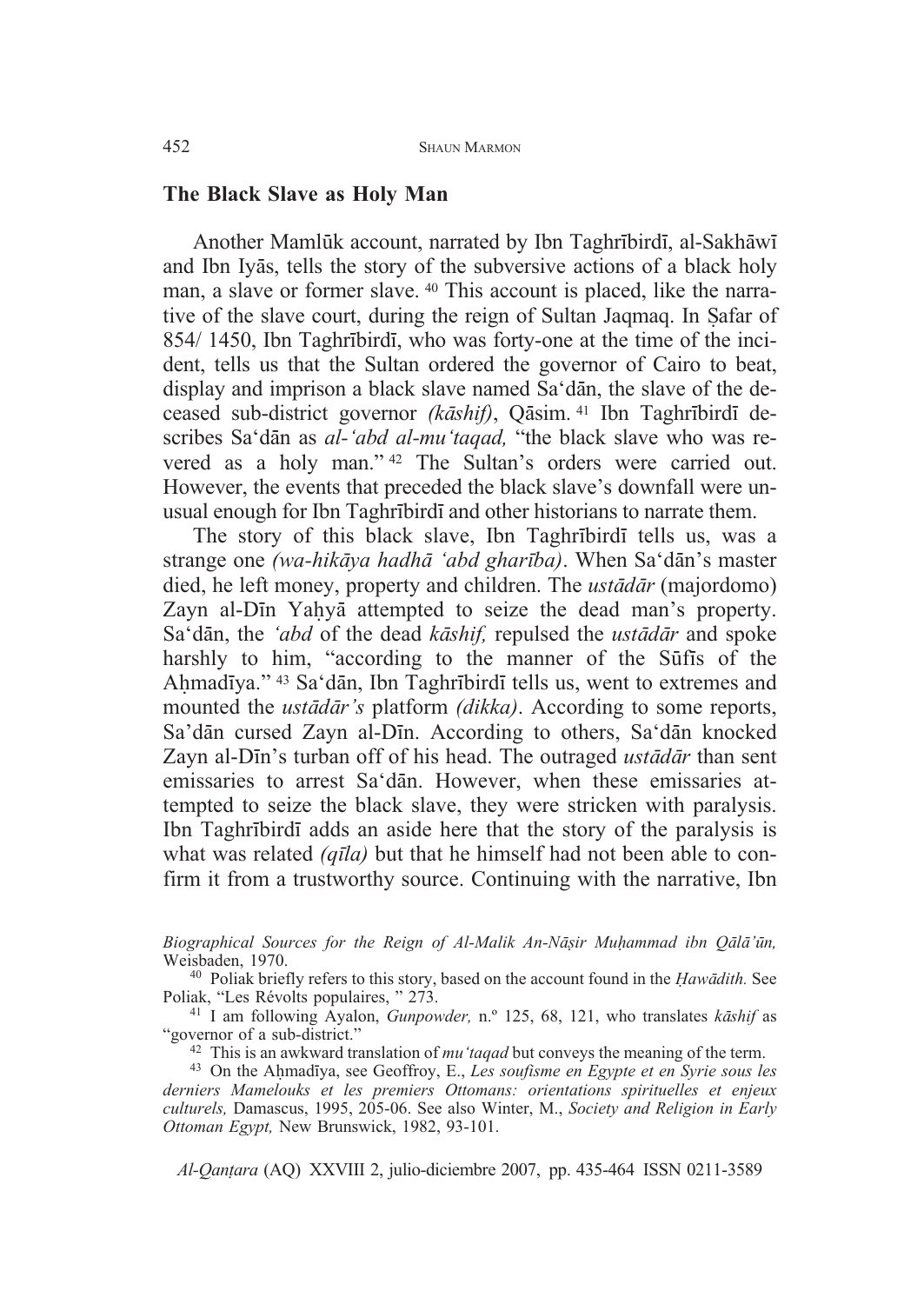Taghribird tells us that when the *ustadar* heard of the paralysis of his emissaries, he immediately returned the property of the dead man, the *'abd*'s master. The account of these events spread through the streets of Cairo and Sa'dān became famous. "People came from every side for pilgrimage [to Sa'dan] and to petition for blessing *(baraka)*." The sick also came to Sa'dān to be healed. Eventually, the crowds became so dense that it was practically impossible to approach the holy man. His fame spread to the grand *amrs* and to the notables of the regime, the *dawla*, and they too began to visit Sa'dan.

According to Ibn Taghribirdi, this situation went on for ten days until Sultan Jaqmaq heard of Sa'dān's following. The Sultan ordered the governor of Cairo and the *amīr* Tanibak, the *hājib al-hujjāb* or grand chamberlain, to seize Sa'dān and have him beaten. However, when these two officials confronted Sa'dan, the *amīr* Tanibak was so overcome with fear that he did not dare to approach the holy man. The Sultan, outraged, ordered the exile of Tanibak to Damietta. <sup>44</sup> Once again, the Sultan sent the governor of Cairo to seize Sa'dān, this time accompanied by the eunuch Khushqadam. Sa'dān was apprehended, beaten and imprisoned. His followers from among the common people assembled outside the gate of the prison in protest and they too were either beaten or imprisoned. On the seventh of Rabi<sup>\*</sup> I, the Sultan ordered the release of Sa'dān. The latter was told that he could go wherever he wanted but that he could not remain in Cairo. <sup>45</sup>

Al-Sakhāwī, who was twenty-three when the incident took place, states that the black slave came to peoples' attention on the second of Şafar of 854/1450, that his name was Sa'd Allāh or Sa'dān and that he was a freedman *('atīq)* of Qāsim the *kāshif*. In terms of the story of the rapacious *ustādār*, Sa'dān's confrontation with him and the former's ultimate victory, al-Sakhāwī presents a similar narrative to that of Ibn Taghribirdi, although the former places greater emphasis on the slave's desire to protect his master's children. Unlike Ibn Taghrībirdī, al-Sakhāwī does not specify paralysis as the cause of the

<sup>&</sup>lt;sup>44</sup> Al-Sakhāwī includes a biography of Tanibak al-Burdbakī in al-*Daw'*, 3, n.º 173, 42. Al-Sakhāwī mentions Tanibak's exile, "because of the slave of Qāsim the *kāshif* who [the slave] pretended piety, za 'ama al-salāḥīya." Prior to his disgrace, Tanibak had had a stellar career. He was, however, summoned back to Cairo and restored to favor. He eventually attained the post of *atabak al-'asãkir*, commander of the armies, which he held until his death at the age of ninety.

til his death at the age of ninety. <sup>45</sup> Ibn Taghrbird*, awdith,* 1:200-201, 203; cf. *al-Nujm al-zhira,* 15:406-07.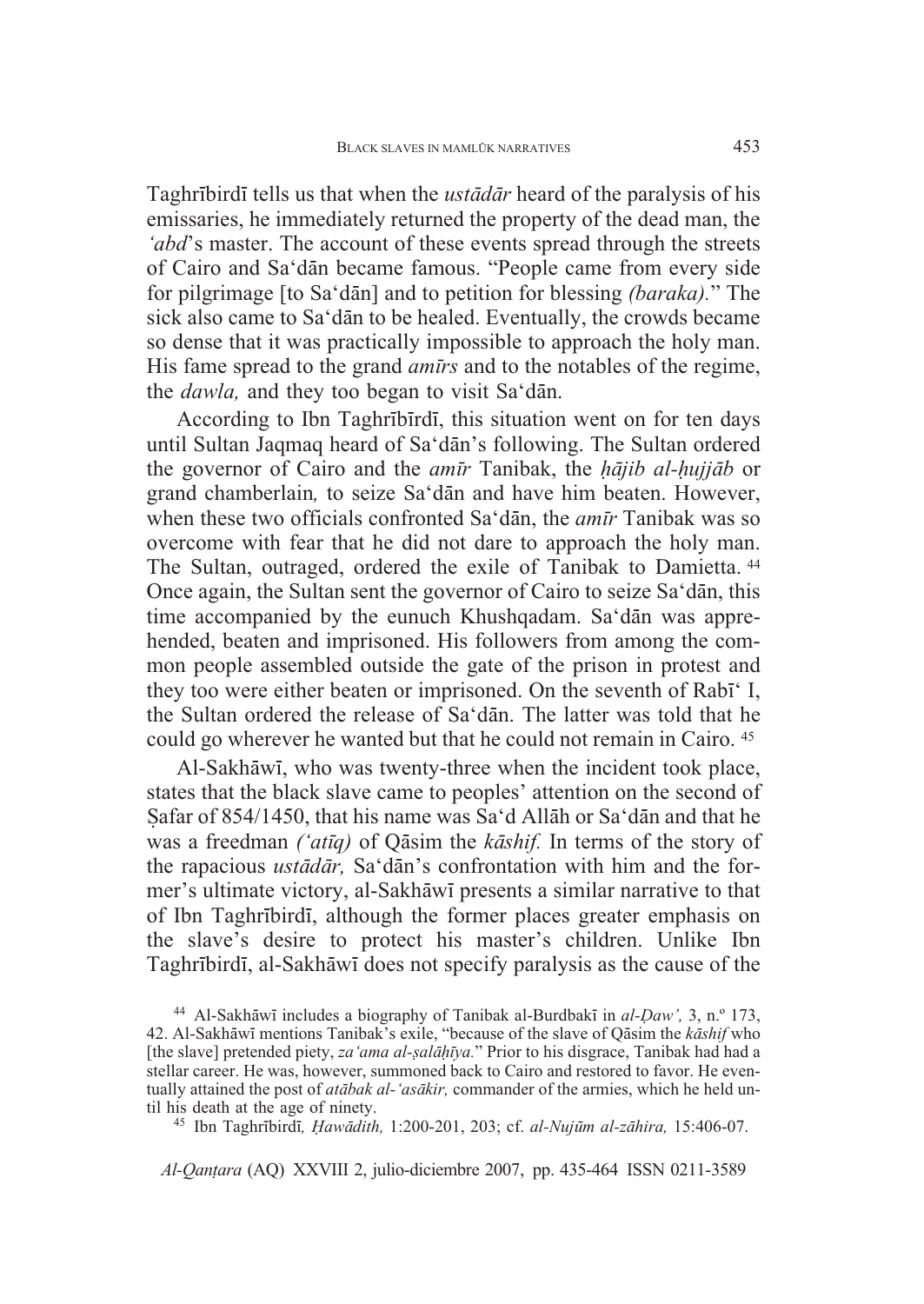failure of the *ustadar's* emissaries but implies some kind of impotence. "He [the *ustdr*] sent one of his emissaries to seize him [Sa'dan] and he [the emissary] could not do it *(ma astata')*." Al-Sakhāwī also describes the crowds that gathered around Sa'dān and claims that the large assembly of people, initially riffraff *(ghawgh')*, women and turks and ultimately *amrs,* officials and jurisprudents, led to "evil deeds [the number of which] only God knows." It was these assemblies and the reprehensible things that went on during them, al-Sakhāwī tells us, that led the Sultan to order the beating and imprisonment of Sa'dān. In al-Sakhāwī's narrative the officials sent to punish Sa'dan on the eleventh of Safar were Tanibak the *hājib al-hujjāb*, the governor of Cairo, the *muhtasib* Jānibak and the eunuch Khushqadam al-Aḥmadī. Tanibak hesitated but the others beat Sa'dān over eighty strokes. Al-Sakhāwī's account also includes the disgrace and exile of Tanibak, the protest of Sa'dān's supporters outside the door of the prison and their subsequent punishment. In al-Sakhāwī's version, as opposed to that of Ibn Taghrībirdī, the Sultan ordered Sa'dān to be crucified and displayed on a camel. This, al-Sakhāwī tells us, greatly distressed Sa'dān supporters who included most of the common people *(al-'awmm)*. However, when Sa'dān was paraded through the streets to be crucified, a messenger came from the Sultan and rescinded the order. As in Ibn Taghrībirdī's account, Sa'dān is told that he may go wherever he pleases but that he can not remain in Cairo. <sup>46</sup>

Ibn Iyās, who was less than two years old at the time of the incident, also describes the event as occurring in Safar of 854/1450. He gives the name of Sa'd to the slave, omits the story of the attempted confiscation of the dead master's estate and only makes a brief reference to the black slave's renown as a holy man. Ibn Iyas simply tells us that the *'abd* manifested piety *(ahara lahu al)* and that the people, even women, thronged to him. In Ibn Iyas's account, the reason for the Sultan's anger is that Sa'd predicted that one of the *amrs* would obtain the Sultanate. Jaqmaq sends Tānī Bak <sup>47</sup> and the eunuch Khushqadam al-Ahmadī to apprehend Sa'īd and bring him before the Sultan. Sa'd was apprehended and beaten in the presence of the Sultan. The latter then ordered the *'abd*'s imprisonment. However, Ibn

<sup>46</sup> Al-Sakhāwī, al-Tibr, 302-303.

<sup>&</sup>lt;sup>47</sup> His name is vocalized as "Tanibak" in the other narratives.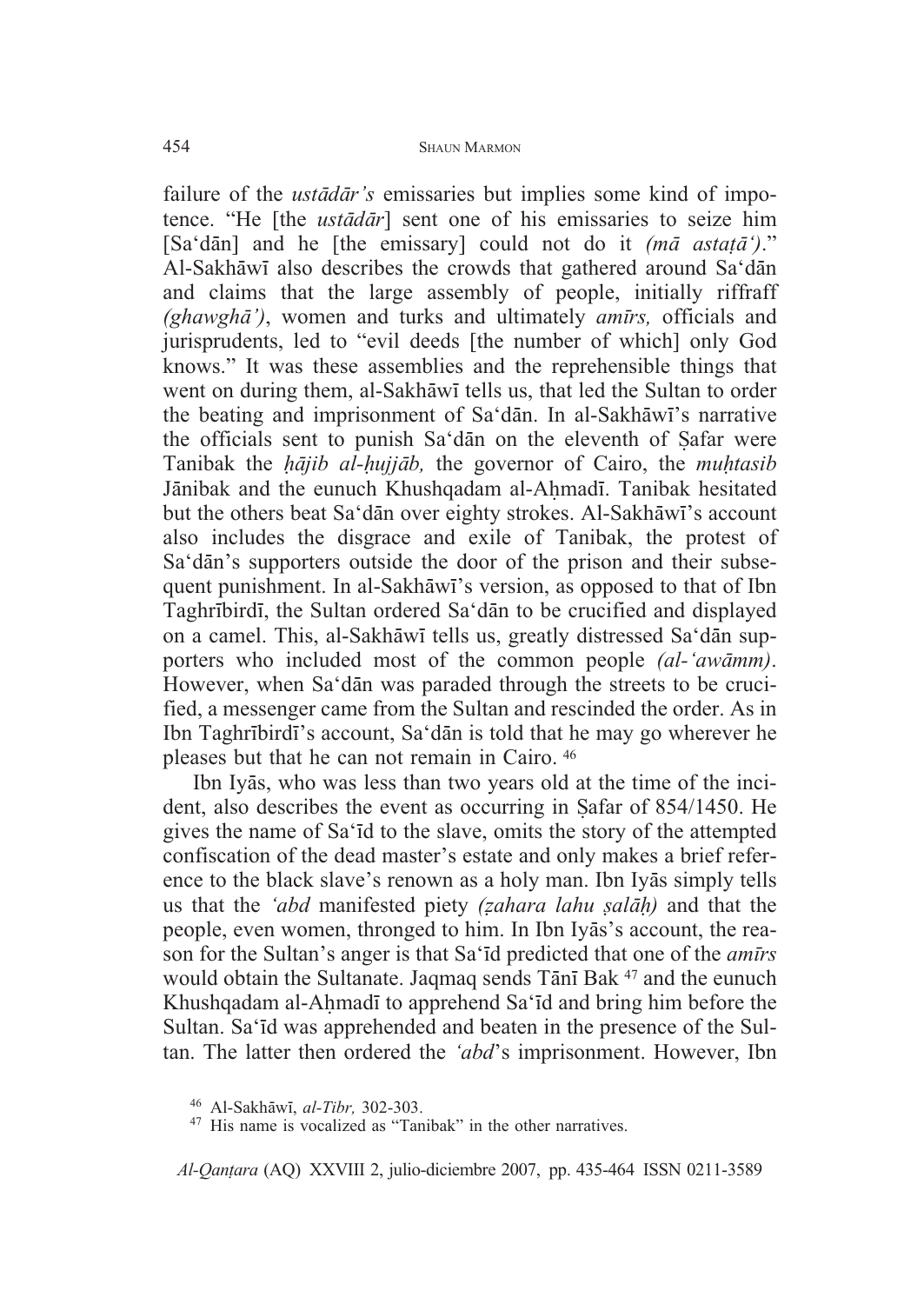Iyās tells us, the Sultan learned that Tānī Bak took pity on Sa'īd *(raqqa lahu)* and had hesitated to send him to prison. The eunuch Khushqadam then took over and had the slave imprisoned. Ibn Iyas includes the story of the disgrace and exile of Tānī Bak but makes no reference, unlike Ibn Taghrībirdī or al-Sakhāwī, to the rioting of Sa'id's followers. In Ibn Iyas's narrative, Sa'id only spends a few days in jail and is then released. There is no mention made of his exile. <sup>48</sup>

Ibn Iyās, in this case, presents a story line that is similar to that of his older contemporaries, Ibn Taghrībirdī and al-Sakhāwī. There are, however, some remarkable differences. In the accounts of Ibn Taghrībirdī and al-Sakhāwī, the story of Sa'dān's confrontation with the *ustdr,* the paralysis or impotence of the latter's deputies and Sa'dan's ultimate victory over the *ustadar* are the catalysts of the narrative, even if Ibn Taghribirdi expresses reservations about accepting the report of paralysis. Both Ibn Taghrībirdī and al-Sakhāwī provide detailed descriptions of the crowds that gather in Sa'dān's neighborhood, of the special powers that are attributed to him, of the devotion of his followers and of the riot that follows his arrest. Once the narrative is stripped of these elements, as in Ibn Iyas's account, Sa'dan's agency is dramatically curtailed.

In all three accounts, however, Sa'dan's downfall appears to be inevitable. Unlike the anonymous slaves who enacted the slave court of Giza some four years earlier, Sa'dān is not mimicking figures of authority, he is directly confronting one, an official of the state. Sa'dan speaks to the *ustādār* like a Sufi of the well known Ahmadīya order, thus appropriating for himself a certain kind of religious capital. At the same time, as a loyal freedman, Sa'dān is displaying the appropriate devotion towards his dead master's children, an expression of the bonds of loyalty that arise out of the clientage of manumission*.* The actions of the *ustādār* are, after all, unjust. Despite Sa'dān low status as a black slave or freedman, his piety, miraculous powers and defiance of authority elevate him to the position of a popular saint and legitimize him, at least in the eyes of his numerous followers.

Al-Sakhāwī and Ibn Iyās give reasons for the Sultan's suppression of Sa'dān: his subversive prophecy or the reprehensible acts that take

<sup>48</sup> Ibn Iy-s, *Bad'i' al-zuhr,* 5b, pt. 2:277-278.

*Al-Qan-ara* (AQ) XXVIII 2, julio-diciembre 2007, pp. 435-464 ISSN 0211-3589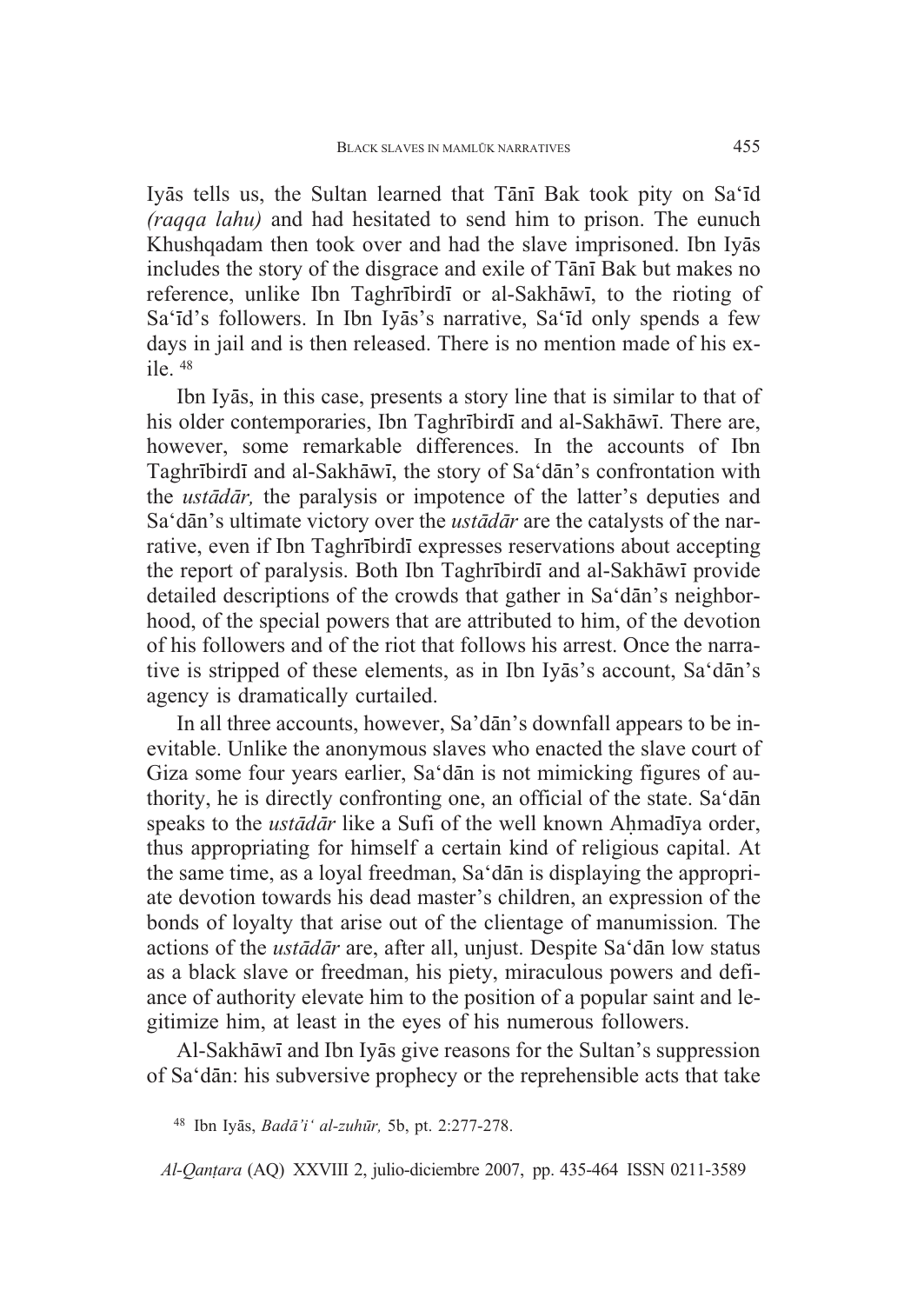place in the crowds that surround him. In contrast, Ibn Taghribirdi apparently does not see the need for providing a reason. It is enough that Sa'dān has attracted a large following.

In the accounts of Ibn Taghribird and al-'Ayni of the slave Sultan and his court of 849/1446, the actions of the black slaves are not read as subversive by the legitimate authority but as unimportant. However, in all three accounts of the story of Sa'dān, Sultan Jaqmaq takes direct repressive actions against the black holy man. Like the black slave Sultan and his retinue, Sa'dān must be transformed and degraded by the Sultan. In Sa'dān's case, however, this is not done by dismissing his actions as being done on a whim *('alā ṭarīq al-mizāj)* or as a burlesque *(fashraw)* but by the use of corporal punishment, public humiliation (Ibn Iyās), imprisonment and exile (Ibn Taghrībirdī and al-Sakhāwī). Unlike the black slave Sultan, Sa'dān's transgressive behavior occurs, not in the pasturage of Giza, but inside the city of Cairo. His following includes a broad range of the Sultan's subjects, not just black slaves. The devotees of Sa'dān include people from all social strata, commoners as well as elite. The threat that Sa'dan poses is rendered even more disturbing by the failures of the *ustadar* Zayn al-Din and the *hajib* al-hujjāb, Tanibak, both of whom yield to Sa'dān's charismatic powers. In the case of Tanibak, this high ranking official disobeys a direct order from the Sultan. Sa'dān has indeed turned the world upside down in a very real way and must be punished, degraded and read as a fraud, someone who, in al-Sakhāwī's words, "claimed piety" (za'ima *al- alya)*, rather than as a real holy man. <sup>49</sup>

### **Black Slaves and Firearms**

Some forty-five to fifty years after the enactment of the slave court and the rise and fall of Sa'dan, black slaves play a significant role in episodes in the narratives of two historians, one a native of Cairo and the other of Damascus. This time, however, the '*abd* are not appropriating the symbols of authority or claiming access to power through piety. Instead, their royal masters are conferring upon them a new role that can be perceived of as violating the racial hierarchy of Mamlūk military society. Two different Sultans, al-Nāṣir

<sup>49</sup> Al-Sakh-w, *al-aw' al-lmi',* n.º 173, 3: 42.

*Al-Qan-ara* (AQ) XXVIII 2, julio-diciembre 2007, pp. 435-464 ISSN 0211-3589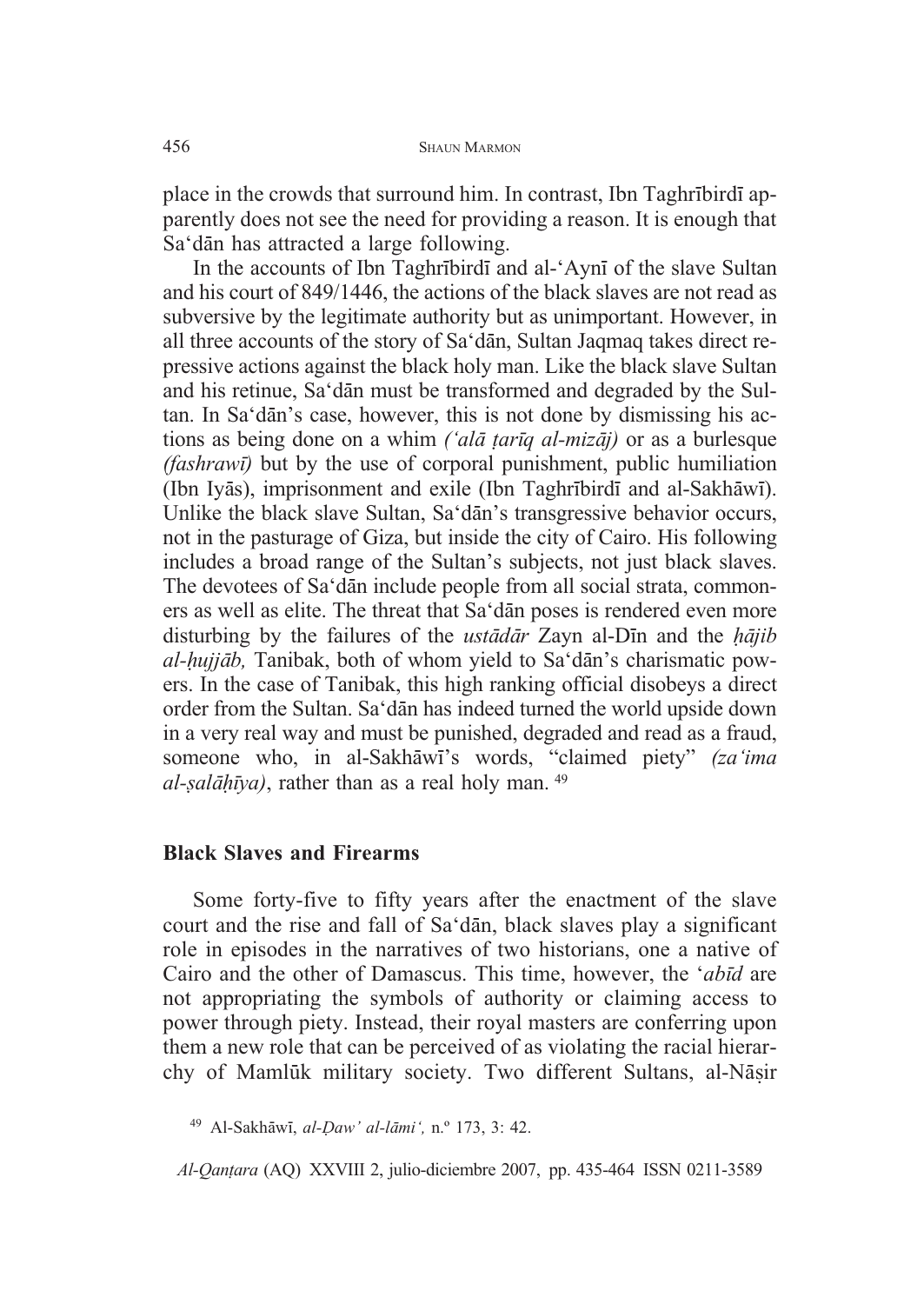Muḥammad b. Qā'itbāy (901/1496-904/1498) and the last Mamlūk Sultan, al-Ashraf Țūmānbāy (923/1517) attempted to transform their *'ab* $\overline{d}$  into a corps of infantrymen, armed with arquebuses.<sup>50</sup> Armed black slaves, outside the law, were nothing new in Cairo. The *'abd* who are described as engaging in criminal activities in Cairo were armed. However, the official arming of black slaves by the Sultan had not occurred previously in the Mamlūk period. <sup>51</sup> In one account, by the Syrian historian Ibn al-Himsi, this introduction of a new role for the black slaves by Sultan al-Nāṣir was viewed by the white *mamlūks* as an insult and as a dangerous threat to the racial hierarchy.

David Ayalon in his landmark book, *Gunpowder and Firearms in* the Mamluk Kingdom, relies upon the accounts of Ibn Iyas and of Ibn al-Himsi to prove the racial and technological bias of the *mamluks*. According to Ayalon's well known thesis, the Mamluks' disdain for firearms as well as their hostility to the black arquebusiers led to the Ottoman defeat of the Mamlūks in 1517. Ayalon's firearms thesis has

<sup>51</sup> On the earlier existence of black military slaves in Egypt and Iraq, see Bacharach, J., "African Military Slaves in the Medieval Middle East: the Cases of Iraq (869-955) and Egypt (868-1171)", *International Journal of Middle East Studies,* 13, 4 (1981), 471-495. During the Mamlk period, the militias maintained by the *sharfs* of Mecca and Madina were composed of Ethiopian slaves. In the semi-autonomous Hijāz, during the Mamlūk period, where so many of the members of the ruling elite were the children of Ethiopian concubines, attitudes towards skin color appear to have been different from those that

 $52$  Irwin, R., "Gunpowder and Firearms in the Mamluk Sultanate Revisited", in M. Winter and A. Levanoni (eds.), *Mamluks in Egyptian and Syrian Politics and Society,* Boston, 2003, 117-139. Irwin argues that the Mamlūks, from the second half of the fifteenth century onwards, were not, in fact, adverse to firearms. "The Mamluk sultanate made significant use of handguns from the late fifteenth-century onwards and it was ahead of the Ottomans and Safavids in doing so." According to Irwin, (p. 136) the Mamlūk defeat at Marj Dābiq was due, not so much to their failure to use firearms, but to the facts that they were outnumbered, that their eighty year old Sultan and commander died during the battle, that there were bitter tensions between veterans *(qarnisa)* and recently imported royal *mamlūks (julbān)* and that the Mamlūk cavalry indulged in ill-disciplined looting of Ottoman supplies. Irwin further argues that the Mamlūks were, in fact, well equipped with firearms at Raydānīya (p. 138). Irwin challenges Ayalon's use of Ibn Zunbul's (d. after 960/1552) dramatic account of the victory of the Ottomans as an authoritative source.

<sup>50</sup> I am following David Ayalon and translating a range of technical terms for firearms as "arquebuses" in the context of the discussion of the black slave corps while acknowledging that these terms may also refer, in some cases, to artillery. See Ayalon, Gunpowder, 67. For a biography of al-Nāṣir Muḥammad b. Qā'itbāy, see Holt, P. M., "al-Nāṣir Muḥammad ibn Qā'itbāy", EI<sup>2</sup>, 7:63a-b. For Țūmānbāy, see *idem*, "Țūmānbā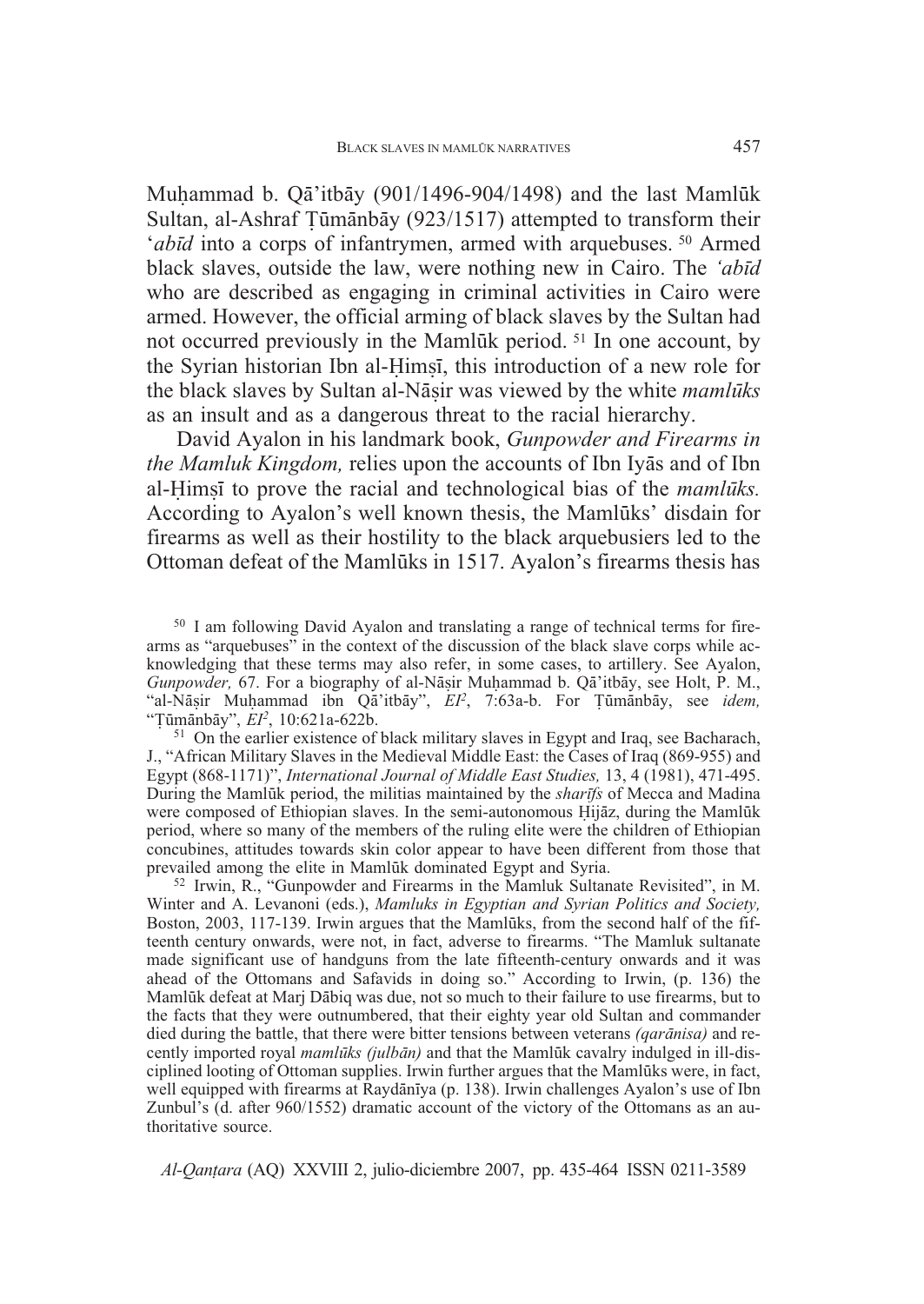recently been challenged by Robert Irwin. <sup>52</sup> Given that Ayalon does not resolve the conflicts between the narrative of Ibn Iyas and that of Ibn al-Himsi, one might argue that there was perhaps more complexity to the story, from a racial perspective, than Ayalon represents.

The ill-fated teenage Sultan, al-Nāṣir Muḥammad ibn Qā'itbāy, introduced a corps of black slave arquebusiers sometime before 903/1498. According to Ayalon, this corps was doomed from the start because of the *mamluks*' combined racial and technological hostility. Ayalon asserts, in fact, that the low opinion the *mamlks* had of Sultan al-Nāṣir was due to his introduction of the armed black slave corps as much as to his reputed bad character and to his lack of support among the great *amrs.* <sup>53</sup>

According to Ibn Iyās, in Rabī' II of 903/1498, when Ibn Iyās was fifty, the young Sultan rode through the streets of Cairo in a lavish procession (mawkib hāfil).

He placed in front of him drums and horns and black slaves who were firing before him with firearms *(nuf-)* after the fashion of the governors of sub-districts *(kushshf).* He has disgraced the honor *(urma)* of the kingdom. Never did any of the sons of kings commit such vile deeds as did this al-Nāṣir. <sup>54</sup>

In Jumādā II of the same year, Ibn Iyās reports that the Sultan ordered that all the shops and residences that faced the streets of Cairo be illuminated with lamps. The Sultan then began riding out with his paternal cousins and "before him were a number of black slaves who were armed with handguns *(makhil naf-).*" If the Sultan saw anyone in the street, the unfortunate person would have his nose and ears cut off or even be cut in half at the waist. If a shopkeeper had neglected to put up lanterns, the Sultan would have him crucified and oversee the crucifixion himself. A number of people, Ibn Iyas tells us, were killed in this fashion.

And all of this is frivolity and heedlessness. He (al-Nāṣir) disgraced the honor of the kingdom in his days. He did not follow the path of past sultans in maintaining the honor of the Sultanate and he behaved like a police captain *(wa sāra 'alā -arqa wal l-shur-a).* <sup>55</sup>

<sup>53</sup> Ayalon, *Gunpowder, 7*1.<br><sup>54</sup> Ibn Iyās, *Badā'i' al-zuhūr,* 3, 383; cf. Ayalon, *Gunpowder,* 68. I have closely followed Ayalon's translation. <sup>55</sup> *Ibid.,* 3: 386-87. Cf. Ayalon, *Gunpowder,* 68-69.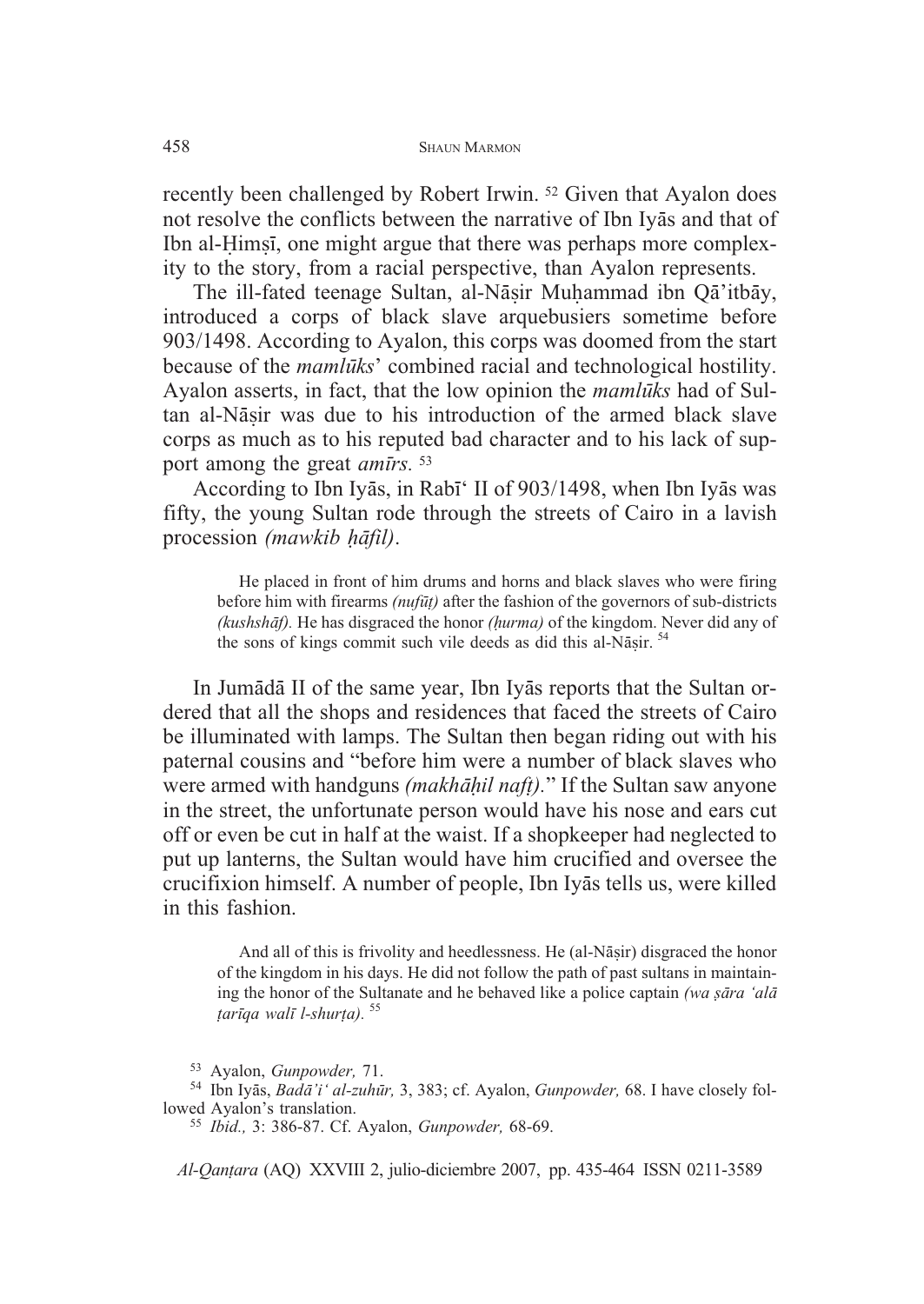In the same month in which the Sultan initiated his evening processions, in Ibn Iyās's narrative, the Sultan's personal guard, the *kh akya,* the *mamlks* who should have been the most loyal to him, kidnapped and killed one of his favored black slaves, Faraj Allāh *(mugarriban 'indahu 'ilā al-ghāva)*, because "at this time they *[the mamlūks*] were seeking evil against the Sultan because of the deeds *(al-af'l)* that he had committed." <sup>56</sup>

Ayalon argues that the preceding comments by Ibn Iyas and the killing of Faraj Allāh are representative of a general sense of outrage on the part of the *mamlks* at the introduction of firearms and the arming of the despised black slaves. <sup>57</sup> However, if we look at the larger narrative, it is hard to tell if Ibn Iyas's outrage is directed at the privileging of black slaves, the use of firearms or at the Sultan's unjust behavior. When Ibn Iyas refers to al-Nasir's use of his black arquebusiers in other contexts, such as during his battles against Qānṣūh Khamsmi'a, the historian expresses no criticism. <sup>58</sup> Similarly, Ibn Iyās, repeatedly and without criticism, refers to the use of various kinds of firearms, including cannons, during this civil war. At the same time, as Ayalon notes, Ibn Iyās repeatedly condemns al-Nāṣir for his immoral behavior and his injustice. <sup>59</sup> Ibn Iyas's comparison of the Sultan's processions to those of a *walī l-shurța* or to a *kāshif* might imply that the latter functionaries did process with armed black slaves. It might also be that the Sultan's arbitrary acts of injustice were similar to those of a police chief or to those of a governor of a subdistrict. There is no doubt, however, that Ibn Iyas's descriptions of al-Nāṣir's processions are meant to portray the young Sultan in a negative light.

When we look at Ayalon's second source, the chronicle of Ibn al-Himsi, we find a dramatically different narrative than that of Ibn Iyās. The latter initially give us a pejorative description of Sultan al-Nāṣir's processions with his black arquebusiers. But it is difficult to ascertain the reason for Ibn Iyas's negative attitude. In the chroni-

<sup>&</sup>lt;sup>56</sup> Ibid., 3:387.<br><sup>57</sup> Ayalon, *Gunpowder, 68-70.*<br><sup>58</sup> Ibid., 3:335, "wa-kāna 'inda l-malik al-Nāṣir 'idda wāfira min al-'abīd mā bayna naftīya wa-rumāḥ bi-l-bunduq al-raṣāṣ

*īya wa-rumāḥ bi-l-bunduq al-raṣāṣ.*" Cf. Ayalon, *Gunpowder, 68.*<br><sup>59</sup> Ayalon, *Gunpowder, 68. Ayalon does not, however, mention al-Nāṣir's evening* processions that led to civilian deaths.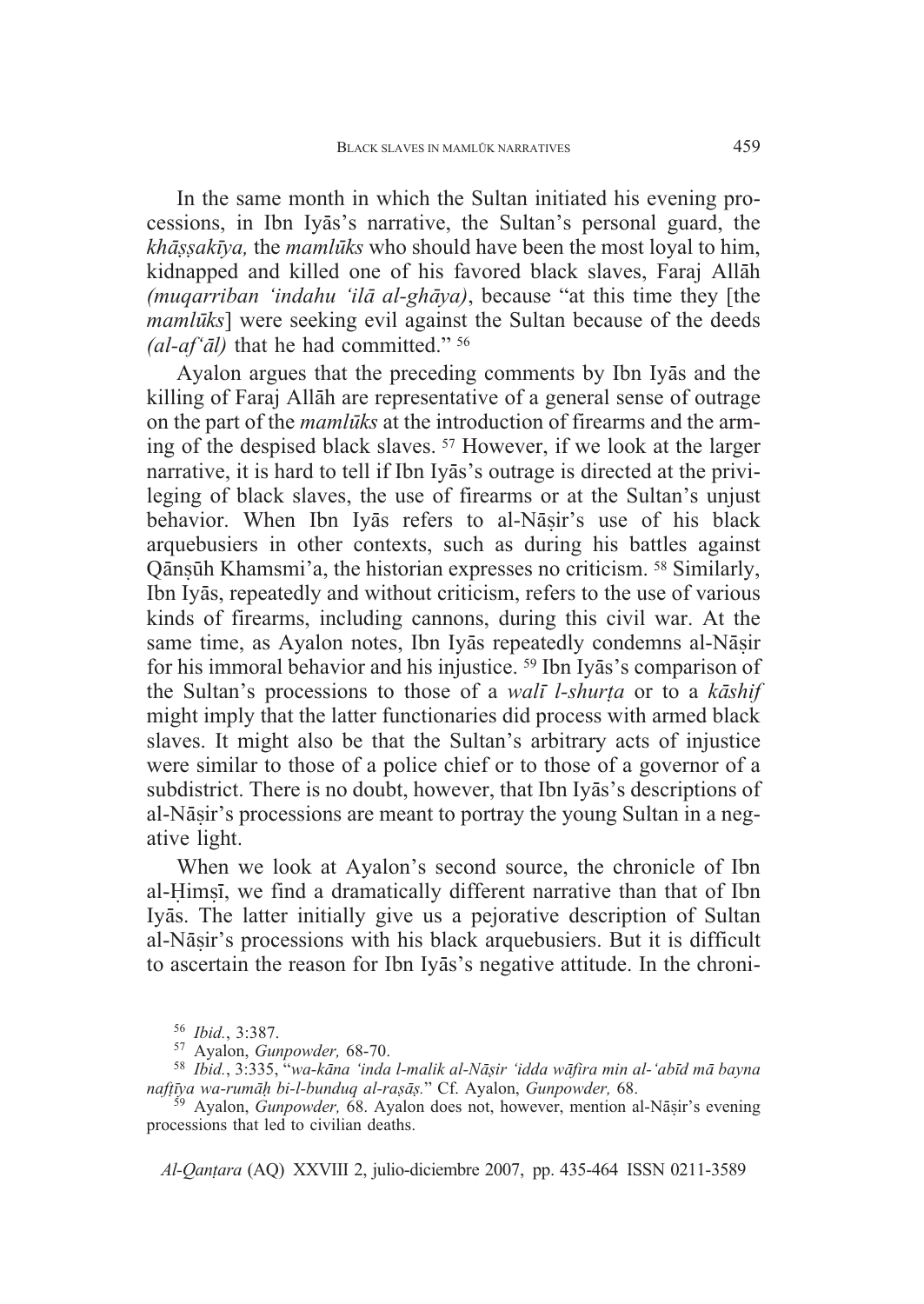cle of Ibn al-Himsi, however, we find a well developed and unambiguous story of racial transgression, punishment and the restoration of appropriate hierarchies.

Ibn al-Himșī al-Anșārī (841/1437-934/1527) was approximately sixty in 903/1498. Unlike Ibn Iyās, Ibn al-Himși spent most of his life in his native Syria. In his distinctly different account of the story of the black arbusquiers, *'abd brdya* in Cairo, he gives Faraj All-h, referred to as "the chief of the black slave arquebusiers in the Citadel" *(kabr al-'abd al-brdya bi l-qila')*, a prominent role as a representative of the violation of racial and social boundaries. In Ibn al-Himși's narrative, on the twenty-seventh of Jumādā II of 903/1498, the Sultan's bestowal of honors on Faraj Allāh caused a violent confrontation between his *mamlks* and his black slaves. The Sultan married Faraj Allāh to a white Circassian concubine who had belonged to his father, Sultan Qa'itbāy *(surrīya min sarārī wālidihi Qāytbāy* bay*dā' jarkasīya*). The Sultan also presented Faraj Allāh with a short sleeved *sallārī* tunic, a kind of *mamlūk* "uniform." <sup>60</sup> Outraged, the royal *mamlks* armed themselves and did battle with the black slaves (who numbered some five hundred). The *'abd* retreated to the towers of the Citadel and fired on the *mamlks.* The latter, however, were victorious and killed fifty of the black slaves, including Faraj Allāh. The Sultan was then reprimanded by his maternal uncle (Qānșūh al-Ashrafi, who was the real power behind the regime) and by the amīrs. They told al-Nāṣir that if he did not change his ways, they would prefer for him to go into exile with his black slaves. Chastened, the Sultan replied that he would reform and that the black slaves would be sold to the Turcomans. <sup>61</sup>

Ibn Iyās's earlier narrative of the black slave court in Giza in 849/1446 and Ibn al-Himsi's narrative of the defeat of the black slave corps of al-Nāṣir in 903/1498 share certain structural similarities. Both begin with a scenario in which black slaves threaten the existing moral and social order. Both include a battle in which the *mamlks* restore that order by defeating the black slaves. Both narratives con-

<sup>&</sup>lt;sup>60</sup> On the short sleeved *sallari* tunic as a dress peculiar to the *mamluks*, see Meyer, L., *Mamluk Costume*, Geneva, 1952, 24-25. Cf. Ayalon, *Gunpowder*, n.<sup>o</sup> 131, 121.

<sup>&</sup>lt;sup>61</sup> Ibn al-Himși, *Hawādith al-zamān wa-wafayāt al-shuyūkh wa-l-aqrān*, Beirut, 1999, 2, 36-37; cf. Ayalon, *Gunpowder,* 70. The latter does not attempt to resolve the differences between the version of Ibn al-Himși and that of Ibn Iyās.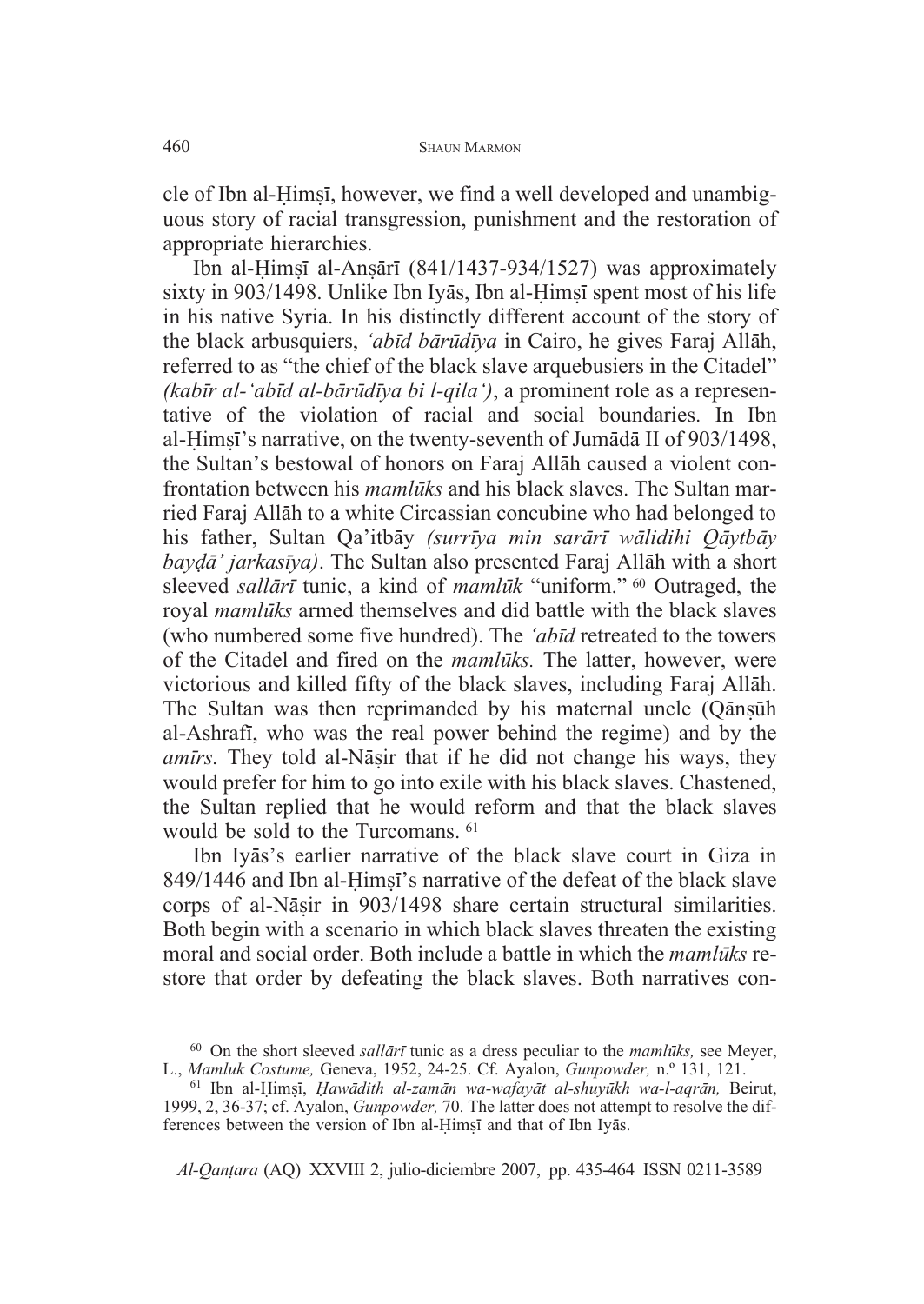clude with the Sultan arranging for the black slaves to be sent/sold to a faraway place. One of the important differences, however, is in the representation of the figure of the Sultan. In Ibn Iyas's account of the slave court, Sultan Jaqmaq is not himself a transgressor. He does nothing to call into question the racial and social hierarchy of Mamlūk military culture. Instead, Jagmag, like a good ruler, recognizes the threat posed by the black slaves and acts quickly to neutralize that threat. In contrast, Sultan al-Nāṣir, in Ibn al-Ḥimṣī's story of the black arquebusiers, himself crosses appropriate boundaries and creates a crisis by inappropriately bestowing a mamluk uniform and a white, Circassian bride on a black slave. In this story, it is not the Sultan, but the *mamlks* themselves, acting on their own, who set things right. As representatives of the normative order, the *mamluks* then reproach their ruler and force him to remove the transgressive black slaves from Cairo.

When we compare Ibn Iyas's account of the processions of the black slave corps in 903/1498 to that of Ibn al-Himsi's, the racial discourse of Ibn Iyas seems to be very different from that of Ibn al-Himsi. The only feature that the two narratives have in common is the death of Faraj Allāh. But the reasons given for his death are very different. It is only in Ibn al-Himși's account that Faraj Allāh is the chief of the black slave corps. The *sallari* tunic *(mamluk* uniform), the white Circassian slave girl, the battle between *mamlk* and *'abd* and the selling off of the black slaves do not appear in Ibn Iyas's narrative.

Unlike Ibn al-Himși, Ibn Iyās was actually a resident of Cairo. The portion of Ibn Iyās's chronicle that covers the years of his adulthood is exceptionally detailed. It seems highly unlikely that Ibn Iyās would fail to mention a battle between black slaves and *mamlks* that occurred when he was fifty. It is certainly possible that Ibn al-Himsi created the narrative of the battle with the black slave arquebusiers, as Ibn Iyās may have done in the case of the black slave court, in order to reassure his audience that some social, racial and political boundaries were, in the long run, impermeable.

Ibn Iyās's descriptions of the processions of Sultan al-Nāșir are clearly hostile to the Sultan. Do these descriptions also represent Mamluk outrage at the presence of the black slave arquebusiers? The same historian's representations of the black slave arquebusiers under Sultan Tūmānbāy (r. 922-3/1516-17) further complicates the reading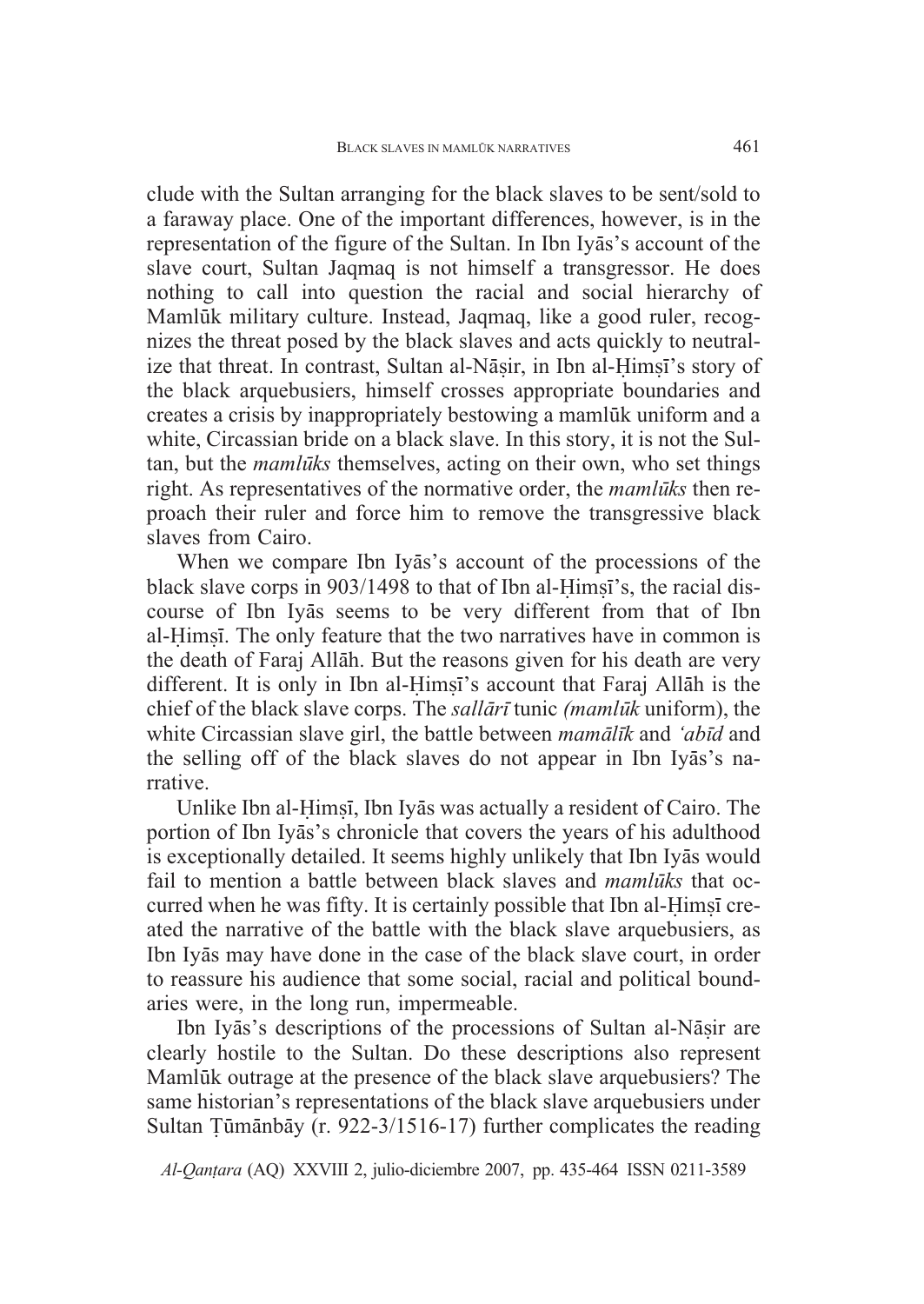of their prior representation under Sultan al-Nāṣir. When he described al-Nāṣir's processions, Ibn Iyās accuses the young Sultan of having "disgraced the honor of the kingdom." In contrast, Ibn Iyas repeatedly praises Tūmānbāy <sup>62</sup> and describes in detail his twice weekly-processions through Cairo as na'ib al-ghayba, at the time when Tūmānbāy was the de facto Sultan. "In front of him there were a great number from the army and from the high ranking *amrs (al-umar' al-muqaddamn)* and before him there were [also] his emissaries and the black slave arquebusiers who were firing shots from their handguns." <sup>63</sup> On another occasion, Ibn Iyas refers specifically to the *'abīd* naftīya marching in procession with Tūmānbāy's mamlūks. <sup>64</sup> Ibn Iyās also refers to the black slaves again when he describes the parade of the expeditionary force that Tūmānbāy prepared for the battle of Raydānīya. 65 In his description of the battle, Ibn Iyās tells us that after the disorderly retreat of the Mamlūk army, Țūmānbāy stood his ground with only a small number of his *mamlks* and *'abd* and continued to fight the Ottomans. <sup>66</sup> Thus, in this narrative by Ibn Iyas, the majority of the *mamlks* behave in a cowardly fashion and desert their Sultan. It is the Sultan's loyal *mamluks* and black slaves who stay by his side and continue to fight.

Ayalon comments on what he perceives to be a changing attitude towards firearms represented by Ibn Iyas between the reigns of al-Nāṣir and of Țūmānbāy. 67 But what about racial attitudes? As we have seen above, Ibn Iyas's apparent opposition to the black arquebusiers of al-Nāṣir could be based less on his odium towards black slaves and firearms and more on his hostility towards the son of Qā'itbāy. <sup>68</sup> Clearly, for Ibn Iyās, the figure of authority who armed the black slaves (Tūmānbāy vs. al-Nāṣir) was more important than the

 $62$  On Tumānbāy's popularity among his subjects and his good qualities, see Ibn Iyās, Badā'i' al-zuhūr, 5:103. s, *Badā'i' al-zuhūr*, 5:103.<br><sup>63</sup> *Ibid, 5:101. Cf. Ayalon, Gunpowder, 83-86 on the reign of Tūmānbā* 

y. <sup>64</sup> *Ibid,* 5:79. <sup>65</sup> *Ibid,* 5:131. <sup>66</sup> *Ibid,* 5:143. <sup>67</sup> Ayalon, *Gunpowder,* 84-85. One might argue, however, that it is problematic to adduce a negative attitude towards firearms based solely on the stories of the processions of al-Nāsir.

 $68$  Ibn al-Himsi focuses on Syria when he describes the last year of the Mamluk Sultanate and shows little interest in Tūmānbāy. Thus we have no indication of what his attitude would have been towards Tūmānbāy's use of armed black slaves.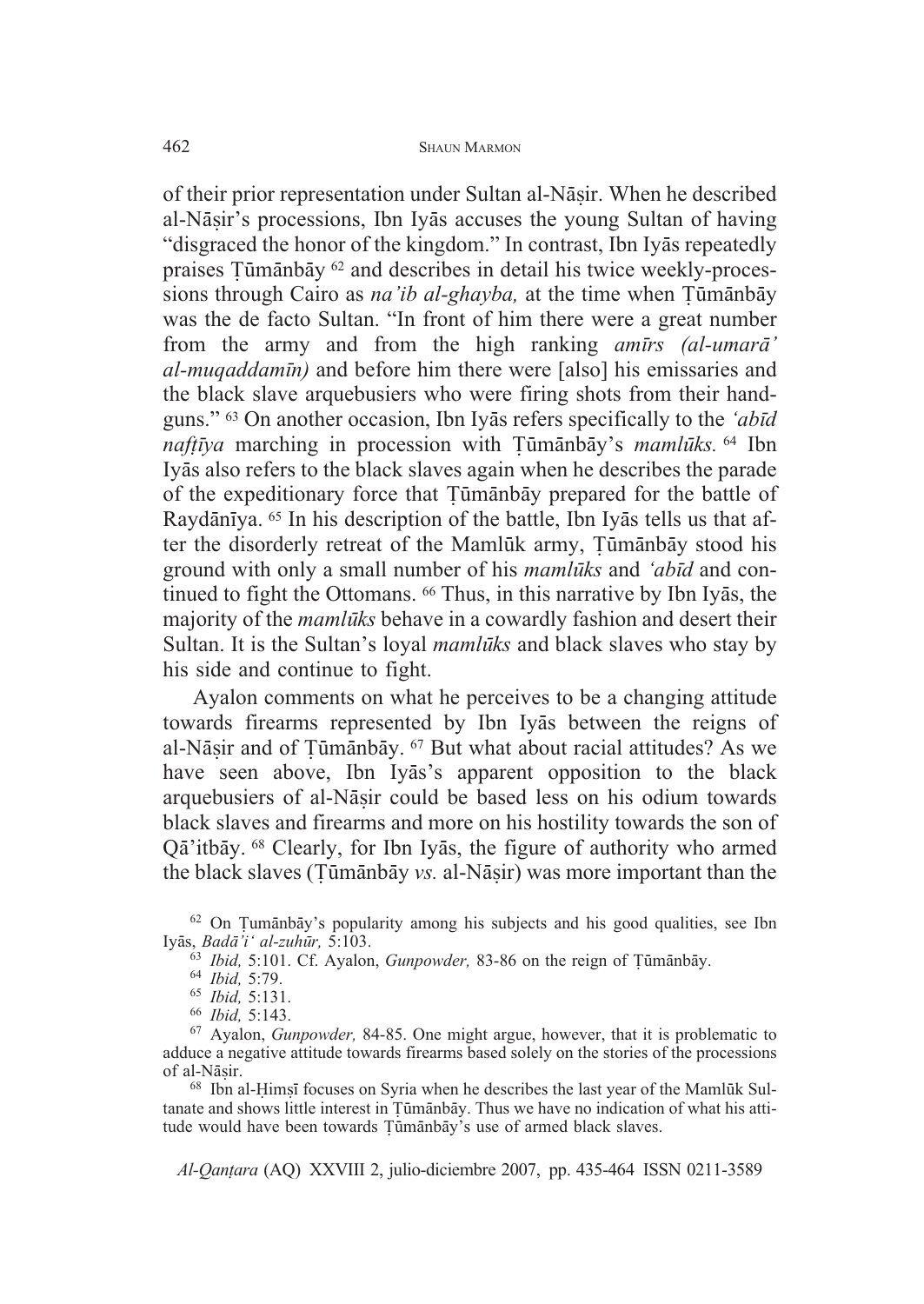act of arming them itself. For Ibn al-Himsi, in contrast, the empowerment of Faraj Allāh by al-Nāṣir was not just an example of al-Nāṣir's iniquity. It was also the catalyst of a story of the reversal of racial hierarchy (including a threat to sexual boundaries) that must be put right through violence and expulsion.

Why did Ibn Iyas view the black arquebusiers of his adulthood as less of a threat than he did the *'abd* who set up the slave court in Giza before he was born? The answer may lie in the context of the danger represented by the black slave court *versus* that represented by the black arquebusiers. The arquebusiers, unlike the black slave Sultan and his retinue, did not exercise their own agency nor did they appropriate symbols of authority. Any elevation of their status that came with bearing arms was granted by their master, the Sultan. In Ibn Iyās's account of the armed black infantry during the brief reign of Sultan Tūmānbāy, there is no implication that the Sultan uses his black slaves to violate a social and racial hierarchy. Ibn Iyās's negative attitude towards the processions of Sultan al-Nāṣir seems to be consistent with the historian's outrage at the arbitrary cruelty of al-Nāṣir himself. But in no way does Ibn Iyās indicate that he sees the black arquebusiers, even under al-Nāṣir, as presenting the kind of danger that the black slave court presented. For Ibn Iyas, the black slaves court's mimetic enactment of the legitimate Sultan's court was far more subversive than was the arming of black slaves by their royal masters.

By looking at different and differing Mamluk narratives of transgressive black slaves, I have tried to demonstrate the complexity both of the narratives themselves and of the social milieu from which they emerged. In each of these accounts, the black slaves become sites for the exploration of questions of race, authority and legitimacy. The ways in which the various authors represent and attempt to resolve these questions in their historical works are by no means uniform and frequently offer conflicting truth claims. The dramatic differences that we find, for example, between Ibn Iyās's representation of the events in Giza in Dhū al-Hijja of 849/1498 and the representations of those same events by Ibn Taghribirdi and al-'Aynī, should make us cautious, as modern historians, about uncritically approaching Mamlūk chronicles as repositories of facts. These disparate accounts of the same event, if they are read together, may allow us to make some kind of judgment about a histori-